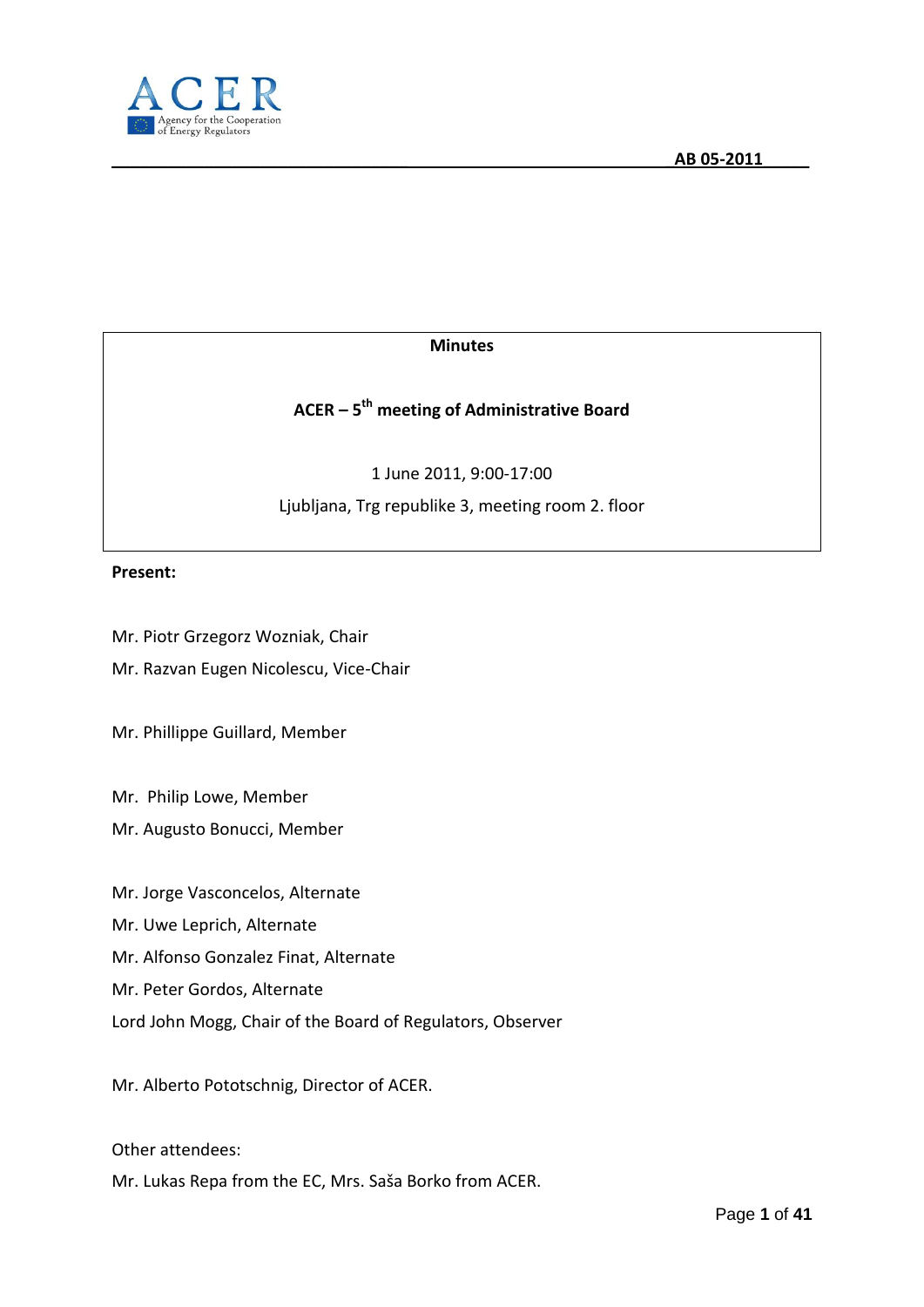

#### **Main conclusions from the meeting:**

1.) At the next meeting in September the Board will discuss the possibility of writing a letter from the Chairman to the European Parliament (EP) and the Council on the Commission's budgetary proposal which envisages a level of subsidy to ACER lower than the one estimated by the Administrative Board in its meeting on 3 March (€170000).

2.) The Administrative Board decided to await the opinion of the BoR before the formal appointment of the members/alternates of the Board of Appeal. It will then decide whether a written procedure can take place.

3.) The Board adopted AB decision n° 13/2011 on accepting the offer for logistical support by the Council of European Energy Regulators (ANNEX1). The Board gave the mandate to the Director to implement it. ACER will thank CEER for the donation. The amount of the CEER's in kind contribution to ACER will be reflected in the 2012 ACER budget balance sheet.

4.) The Board adopted AB Decision no. 9/2011 on the adoption of implementing rules to the Staff Regulations (ANNEX2). The Staff Committee of ACER will be given the possibility to give its opinion on the implementing rules and the Board will take full account of this opinion.

The Board also adopted the following decisions: AB Decision no. 10/2011 on the adoption of general implementing provisions on the procedure governing the engagement and the use of temporary agents at ACER (ANNEX3); AB Decision no. 11/2011 on the adoption of general implementing provisions on the procedures governing the engagement and the use of contract staff at ACER (ANNEX4), and AB Decision no. 12/2011 on the general implementing provisions concerning the criteria applicable to classification in grade and step on appointment or engagement (ANNEX5).

5.) The Board considered the following decisions ahead of their sending for inter-service consultation: AB Decision no.  $[...]/2011$  on ACER Financial Regulation; AB Decision no. [...]/2011 laying down detailed rules for the implementation of ACER Financial Regulation; AB Decision no.  $[...]$ /2011 on middle management staff, AB Decision no.  $[...]$ /2011 establishing the policy and procedure for the performance appraisal of staff; AB Decision no. [...]/2011 concerning the appraisal of the Director of the Agency for the Cooperation of Energy Regulators; AB Decision no. [...]/2011 on general implementing provisions concerning the constitution of a Staff Committee; and AB Decision no. [...]/2011 on outside activities and assignments.

6.) The Board confirmed the management period for Director Pototschnig.

7.) The ACER's Work Programme 2012 will be adopted at the next meeting on 22 September.

8.) The dates for AB meetings in 2012 will be confirmed at the next meeting.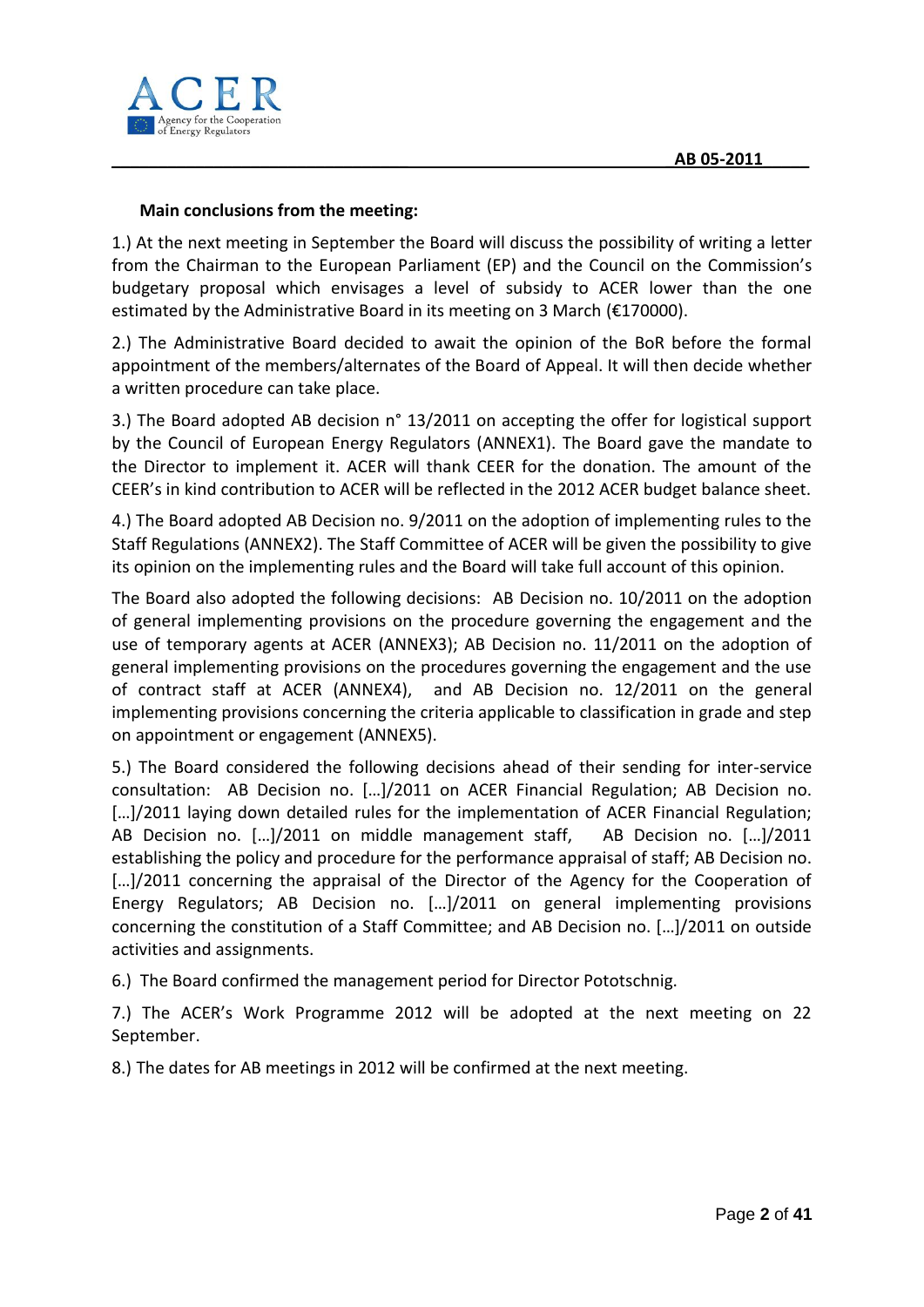

# **1. Approval of the Agenda**

The following agenda of the 5th ACER Administrative Board meeting was approved:

### **AGENDA**

| <b>Agenda Topics</b> |                                                                                                                                                                           | Accompanying<br>documents                                    | Rapporteur                     |
|----------------------|---------------------------------------------------------------------------------------------------------------------------------------------------------------------------|--------------------------------------------------------------|--------------------------------|
|                      | Opening                                                                                                                                                                   |                                                              |                                |
|                      | 1. Approval of the agenda                                                                                                                                                 | Doc 1 for approval                                           | <b>AB Chair</b>                |
| 2.                   | Report on ACER progress incl. recruitment,<br>financial autonomy and budget execution,<br>methodology of reporting on market monitoring                                   | Oral update                                                  | <b>ACER</b><br>Director        |
|                      | <b>Administration and organisation</b>                                                                                                                                    |                                                              |                                |
| 3.                   | Report on the written procedures                                                                                                                                          | Oral update                                                  | <b>ACER</b>                    |
| 4.                   | Update on the work of the BoR                                                                                                                                             | Oral update                                                  | Director                       |
| 5.                   | Appointment of the members of the Board of<br>Appeal upon Commission's proposal                                                                                           | for<br><b>Doc</b><br>5<br>consideration                      | <b>BoR Chair</b><br>Commission |
| 6.                   | Acceptance of contribution in kind from CEER<br>related to the Agency's liaison office in Brussels<br>$(*)$                                                               | Doc 6 for adoption<br><b>Doc</b><br>6a<br>for<br>information | <b>ACER</b><br>Director        |
| 7.                   | Decision AB no. []/2011 on the adoption of<br>implementing rules to the Staff Regulations<br>(adopted by analogy) (*)                                                     | Doc 7 for adoption                                           | <b>ACER</b><br>Director        |
| 8.                   | Decision AB no. []/2011 on the adoption of<br>general implementing provisions on the<br>procedure governing the engagement and the use<br>of temporary agents at ACER (*) | Doc 8 for adoption                                           | <b>ACER</b><br>Director        |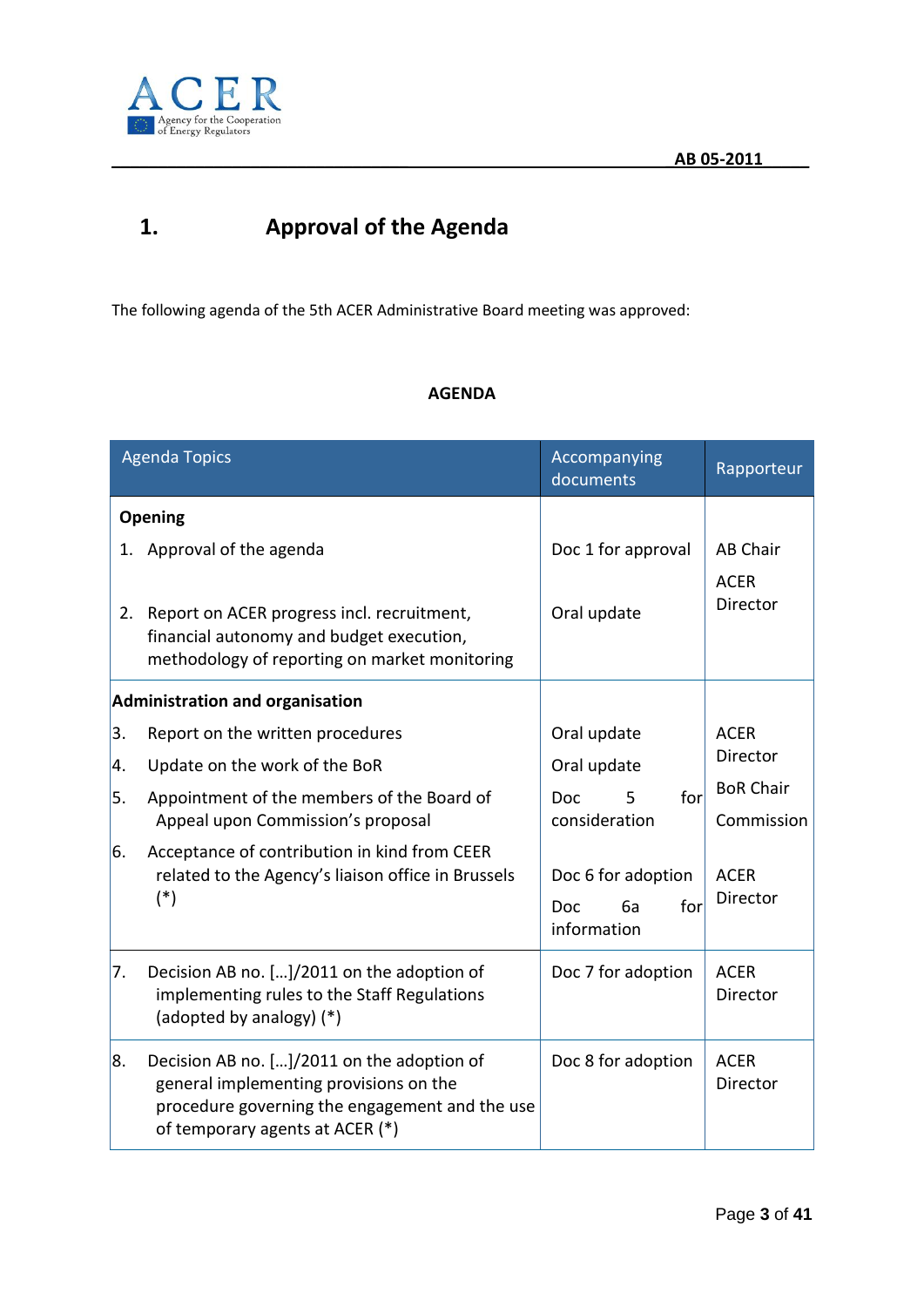

|            |                                                                                                                                                                                     |                                     | AB 05-2011                     |  |
|------------|-------------------------------------------------------------------------------------------------------------------------------------------------------------------------------------|-------------------------------------|--------------------------------|--|
|            | <b>Agenda Topics</b>                                                                                                                                                                | Accompanying<br>documents           | Rapporteur                     |  |
| 9.         | Decision AB no. []/2011 on the adoption of<br>general implementing provisions on the<br>procedures governing the engagement and the<br>use of contract staff at ACER (*)            | Doc 9 for adoption                  | <b>ACER</b><br>Director        |  |
|            | 10. Decision AB no. []/2011 on the general<br>implementing provisions concerning the criteria<br>applicable to classification in grade and step on<br>appointment or engagement (*) | 10<br>forl<br>Doc<br>adoption       | <b>ACER</b><br>Director        |  |
|            | 11. Decision AB no. []/2011 on ACER Financial<br>Regulation (**)                                                                                                                    | Doc 11 for<br>consideration         | <b>ACER</b><br><b>Director</b> |  |
|            | 12. Decision AB no. []/2011 laying down detailed<br>rules for the implementation of ACER Financial<br>Regulation (**)                                                               | Doc 12 for<br>consideration         | <b>ACER</b><br><b>Director</b> |  |
|            | 13. Decision AB no. []/2011 on middle management<br>staff $(**)$                                                                                                                    | Doc 13 for<br>consideration         | <b>ACER</b><br>Director        |  |
|            | 14. Decision AB no. []/2011 establishing the policy<br>and procedure for the performance appraisal of<br>staff $(**)$                                                               | Doc 14 for<br>consideration         | <b>ACER</b><br>Director        |  |
|            | 15. Decision AB no. []/2011 concerning the appraisal<br>of the Director of the Agency for the Cooperation<br>of Energy Regulators (**)                                              | Doc 15 for<br>consideration         | <b>ACER</b><br>Director        |  |
|            | 16. Decision AB no. []/2011 on general implementing<br>provisions concerning the constitution of a Staff<br>Committee (**)                                                          | Doc 16 for<br>consideration         | <b>ACER</b><br>Director        |  |
|            | 17. Decision AB no. []/2011 on outside activities and<br>assignments (**)                                                                                                           | Doc 17 for<br>consideration         | <b>ACER</b><br>Director        |  |
| 18.        | Oral report on the conclusion of the probationary Management period<br>the<br>for<br>Alberto<br>management<br>period<br>and<br>Pototschnig                                          | for confirmation                    | <b>AB Chair</b>                |  |
|            | <b>General ACER work</b>                                                                                                                                                            |                                     |                                |  |
| <b>19.</b> | Report on the state of play of ACER's Work<br>2011<br>and<br>ACER's draft<br><b>Work</b><br>Programme<br>Programme 2012                                                             | Doc 19 and 19a for<br>consideration | <b>ACER</b><br>Director        |  |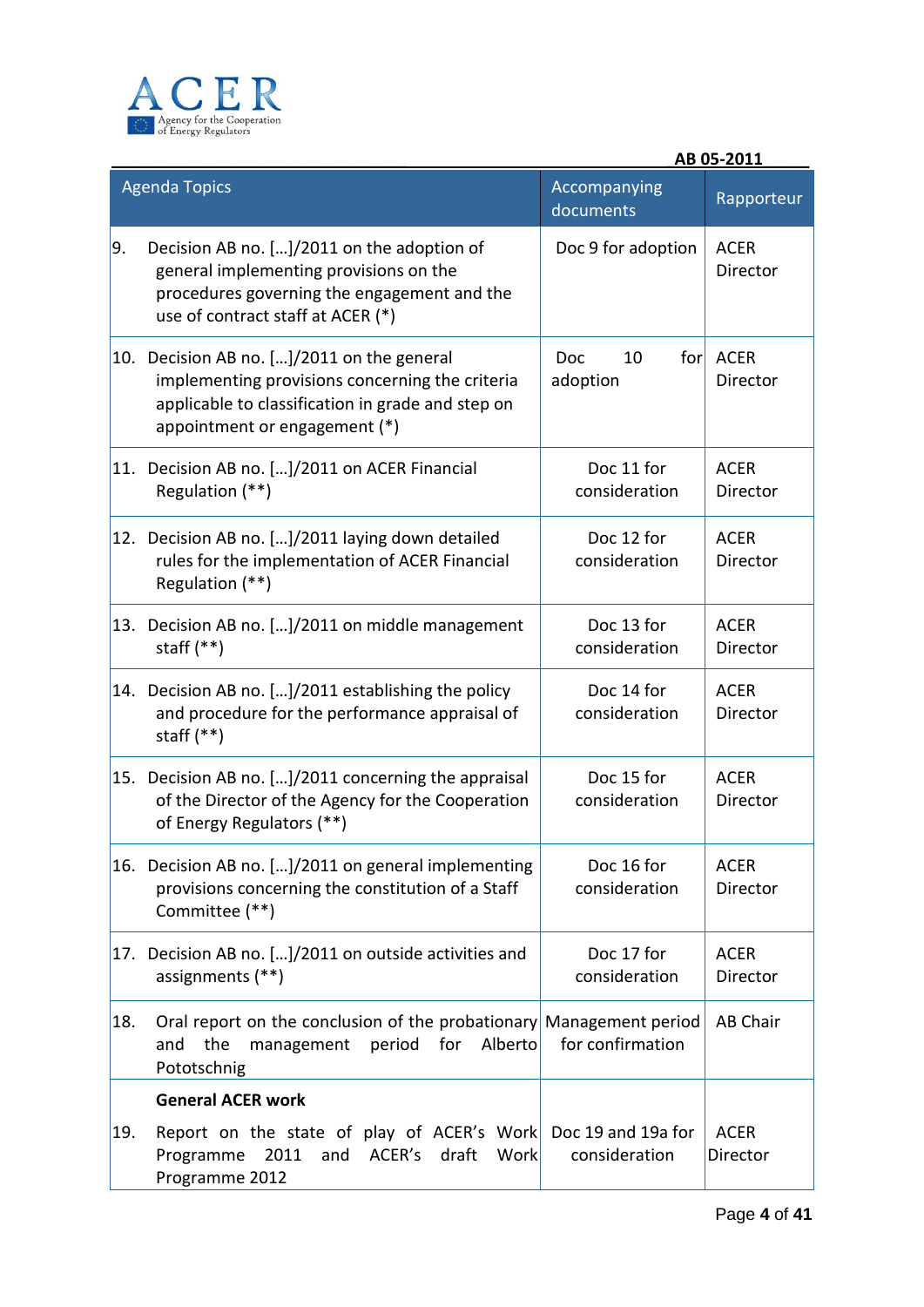

| AB 05-2011                                                                                        |                           |                                    |  |
|---------------------------------------------------------------------------------------------------|---------------------------|------------------------------------|--|
| <b>Agenda Topics</b>                                                                              | Accompanying<br>documents | Rapporteur                         |  |
| 20.<br><b>Next Meetings</b><br>21.<br><b>AOB</b>                                                  | Doc 20 for<br>information | <b>AB Chair</b><br><b>AB Chair</b> |  |
| (*) Subject to the document being available after the Commission's inter-service<br>consultation. |                           |                                    |  |

(\*\*) Draft undergoing Commission's inter-service consultation.

# **2. Report on ACER progress including recruitment, financial autonomy and budget execution, methodology of reporting on market monitoring**

Director Pototschnig presented ACER's progress. He outlined the state of play concerning the development of the framework guidelines (FG). Two public consultations on FG on Capacity Allocation Mechanism for the Gas Transmission Network and Electricity FG on Electricity Grid Connections finished on 2 May, their adoption is envisaged for 6 July. Two public consultations on FG on Electricity Capacity Allocation and Congestion Management and FG on Gas Balancing are due on 10-12 June, their adoption is envisaged for September.

Director Pototschnig informed the Board about the recently (6 May) adopted first ACER's opinions, namely the opinions on the ENTSOE and ENTSOG Statutes. He indicated that nevertheless there would be some delays regarding the 2011 Work Programme, but these have already been reflected in the Joint 3-years plan. FG on Electricity Balancing will continue to be developed in 2012; FG on gas transmission tariff structure might be developed directly by the Commission as "Comitology Guidelines" procedure; work has started as planned regarding Gas FG on interoperability. He reported on the establishment, on 1 March 2011, of ACER's working groups on Electricity and Gas. Moreover, AESAG (Agency Electricity Stakeholder Advisory Group) has been established to continue work from AHAG on the Roadmaps for the implementation of the target model. It met three times and delivered some proposals for Roadmaps that were presented at the Florence forum.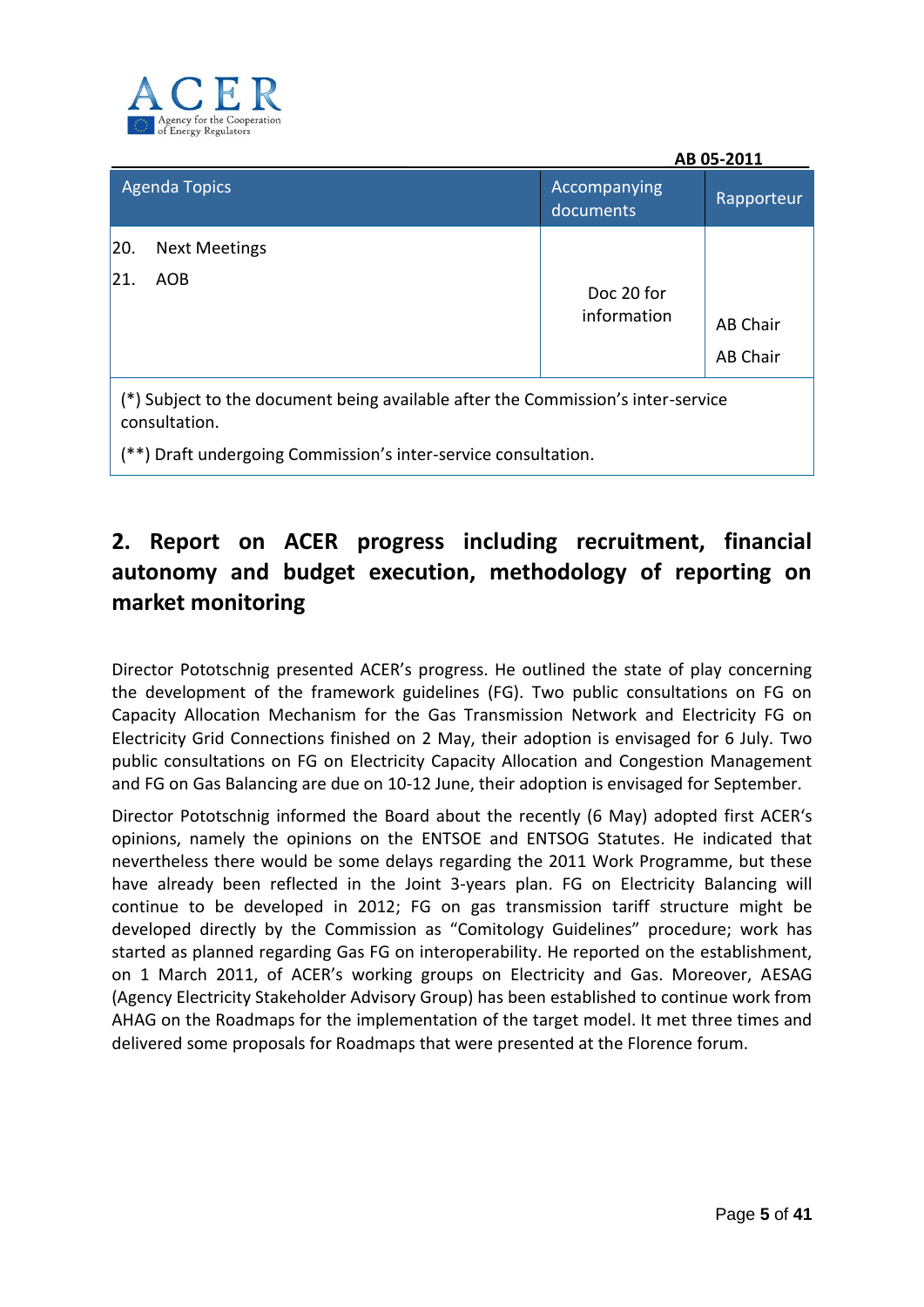

Director Pototschnig informed the Board about the appointment of the new Head of Gas. He also reported that staff recruitment is well on track and today 20 staff are in office. Selection is underway for 11 additional posts. Vacancy notices for 8 of the remaining 9 positions will be published in the next four months. SNEs will begin to take up posts in the summer. By September 6 SNEs will have started (4 positions are still available). The Director is hopeful to complete recruitment by the end of the year. In terms of geographic representation, the staff includes nationalities from several countries, which is part of the wealth of the Agency.

As envisaged, the Agency gained its financial autonomy on 8 March, since 17 March it has started using its own financial system.

Some internal control standards are already in place at ACER, others are yet to be prepared. The first internal audit is expected to take place in July/August 2011, by the Internal Audit Officer contracted for 5 days by ACER from the European Maritime Safety Agency (EMSA) . When asked about the permanent position of an internal audit officer at ACER, Director Pototschnig indicated that an assessment of the exact job description for this position will take place following the internal audit in July.

The Director presented the state of the budget execution. ACER is well on track regarding budget spending. A monthly report will be regularly provided on the ACERnet.

As regards the general annual statistical monitoring - benchmarking reports - ACER is taking this task over from the Commission and is already in contact with the regulators. Under the proposed REMIT legislation, ACER will have additional monitoring responsibility on the wholesale products. This will include the collecting and the screening of data. ACER would be working together with the financial supervision agencies and the regulators. A dedicated IT system for the screening of the data on a continuous basis would need to be installed. According to the Director, the pilot project carried out by CEER and EFET in 2010-2011 provides useful elements that could be taken into account for the ACER's monitoring activity. ACER would summarise and circulate the report on the CEER's and EFET's pilot project to the Board members.

Director Pototschnig informed the Board about the latest provisions in the draft REMIT Regulation, which were voted by the ITRE committee of the EP, underlining that the Agency shall be provided with additional financial and human resources to fulfil its tasks. According to the latest text, by 15 September 2011 at the latest, it should assess its staffing and resources needs arising from the assumption of its powers and duties under REMIT, and submit a report to the European Parliament, the Council and the Commission. Mr Lowe reported on COREPER's discussions regarding REMIT that had taken place a week before.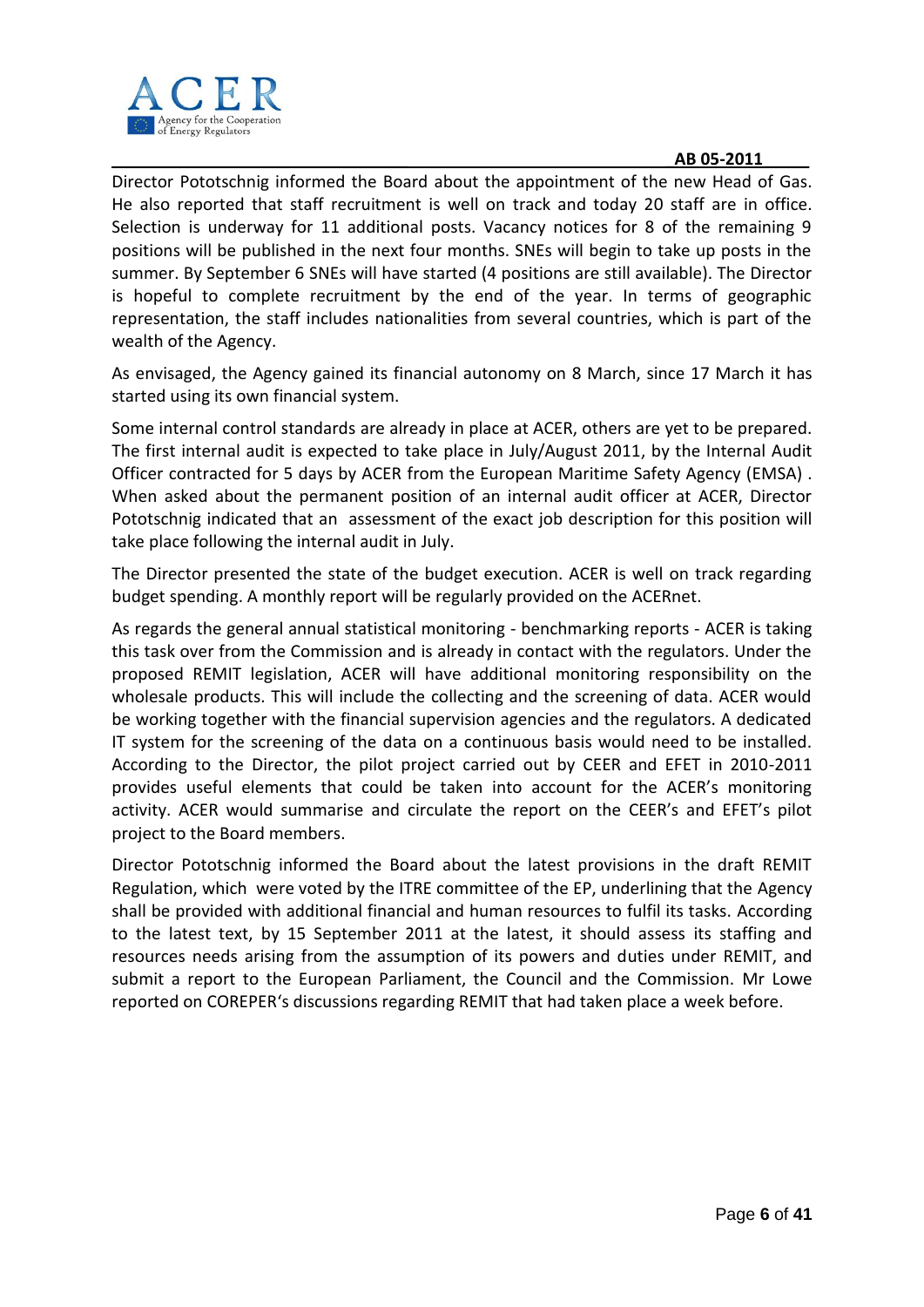

One AB member underlined the importance of changing the current framework of market monitoring, as in numerous countries energy is generated by renewables. On a request of the Vice-Chairman, Director Pototschnig promised to prepare a written methodology and a template of ACER's monitoring, which would take into account new realities of market monitoring. An AB member raised the issue of the need to incorporate legally these new REMIT responsibilities into the tasks of the AB mainly in terms of ACER's work programme. Mr Lowe also confirmed that the Commission would welcome the opinion of the Agency and the regulators on its Communication "Energy Efficiency Plan 2011", as well on its Communication "Energy infrastructure priorities for 2020 and beyond - A Blueprint for an integrated European energy network".

Finally, Director Pototschnig described cooperation with the Commission as excellent.

Lord Mogg praised the work of the Agency as well as the Commission's support.

A discussion on the Commission's cut (€170.000) in the subsidy to ACER took place. Mr Pototschnig is pursuing the possibility of meeting with ITRE committee where he would raise the budget issue. A letter from the Chairman to the EP and the Council underlining the need for sufficient financial resources could be sent in the autumn.

**Decision:** At the next meeting in September the Board will discuss the possibility of writing a letter from the Chairman to the European Parliament (EP) and the Council on the Commission's budgetary proposal which envisages a level of subsidy to ACER lower than the one estimated by the Administrative Board in its meeting on 3 March (€170000).

# **3. Report on the written procedures**

Director Pototschnig reported on two written procedures that were successfully completed in March and in April: the AB decision on the Internal Control Standards was adopted on 11 April and the AB Decision on the Multiannual Staff Policy Plan (MSPP) was adopted on 31 March. The minutes of the 4th AB meeting were adopted on 14 April.

# **4. Update on the work of the BoR**

Lord Mogg reported on the work of the Board of Regulators (BoR). Since March 2011 BoR held five orientation debates on the FGs and adopted a decision on the Rules on access to its documents.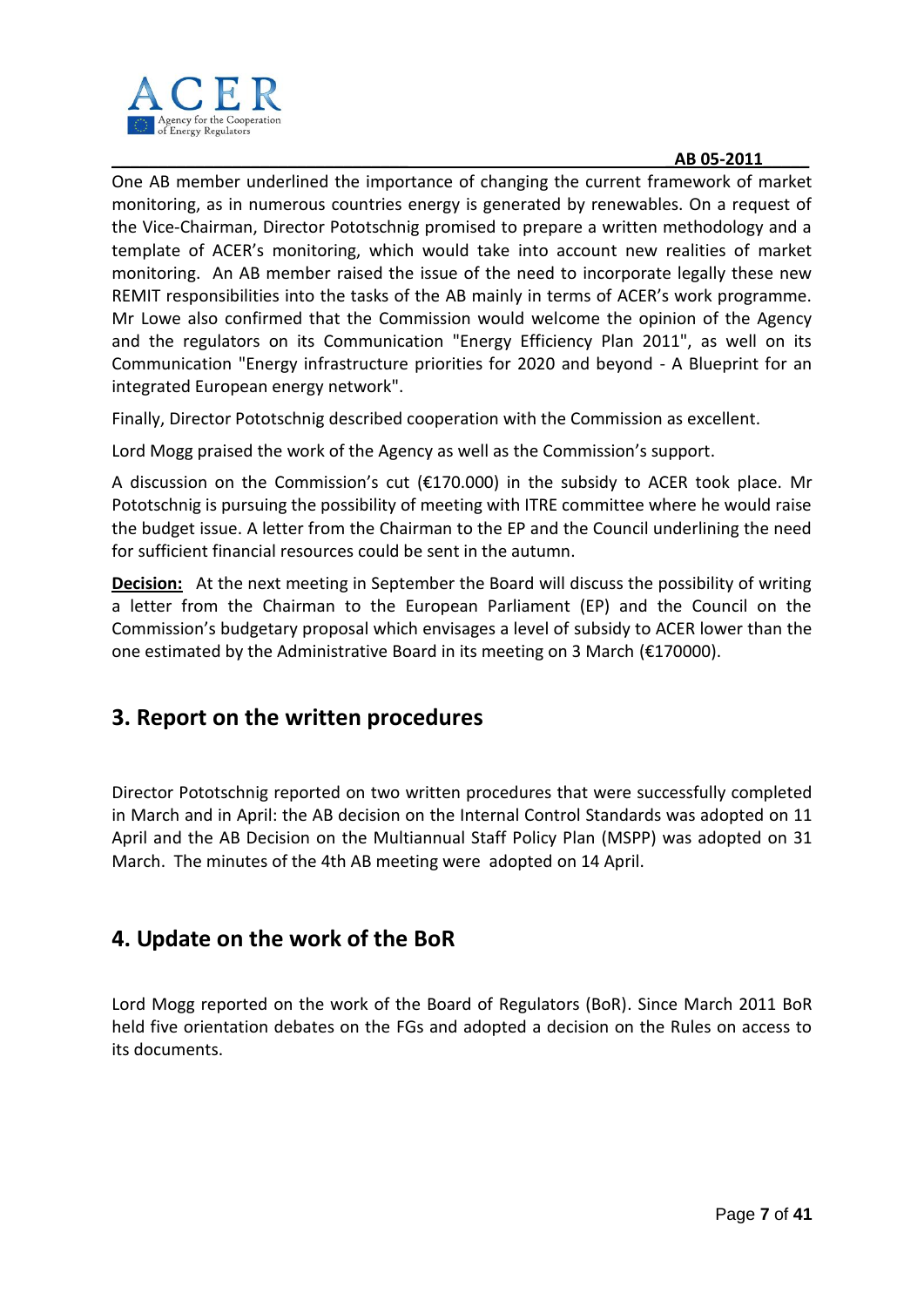

He underlined that a smooth shift of regulatory debate has taken place from ERGEG to ACER (BoR) and a change of voting rights has also taken place (simple weighted majority in ERGEG versus a two- thirds majority on a one-member-one-vote basis in the BoR). In 2012 six BoRs' meetings will take place in Ljubljana, others would be organised back to back with the Florence and Madrid forum. One will be organised in the capital of the Presidency (Cyprus). Lord Mogg underlined that the relationship between the Director and the BoR is working well.

When asked about the possibility to adopt FGs via the BoR written procedure, Lord Mogg confirmed that such possibility existed, but it would depend on the importance of issues raised during the consultation process.

# **5. Appointment of the members of the Board of Appeal (BoA) upon Commission's proposal**

The Agency Regulation requires that the members of the Board of Appeal shall be formally appointed by the Administrative Board, on a proposal by the Commission after consultation of the Board of Regulators.

On 24 May the Commission submitted its proposal on the Board of Appeal Members and Alternates to the AB and BoR. To preserve confidentiality, the Cvs and motivation letters were shared only with those AB members/alternates that were present at June AB meeting.

The Chairman explained that one AB Member had taken part in the Commission's selection process and that BoR was going to discuss the proposal on 7 June.

### The AB discussed the scope of appeals.

Some Board members placed particular emphasis on the importance of ensuring independence from any political, industry affiliation of the members/alternates of the BoA. One AB member was, however, particularly concerned about the absence of appropriate qualified representatives from the new Member States. One AB member commented on not all the candidates fulfilling the Advantageous selection criteria. Some Board members drew attention to the possibility of defining arrangements to replace members by alternates taking into consideration the need to ensure a proper geographical balance.

The Commission indicated that only 3 applications had been received from candidates in new Member States, 2 of whom have been included in the list as alternates; the Commission had formulated its proposal on the basis of the criteria set out in the public call of interest and under the overriding principle that the members/alternates undertake to act independently and in the public interest, and would not be bound by any instructions nor would they represent their Member State.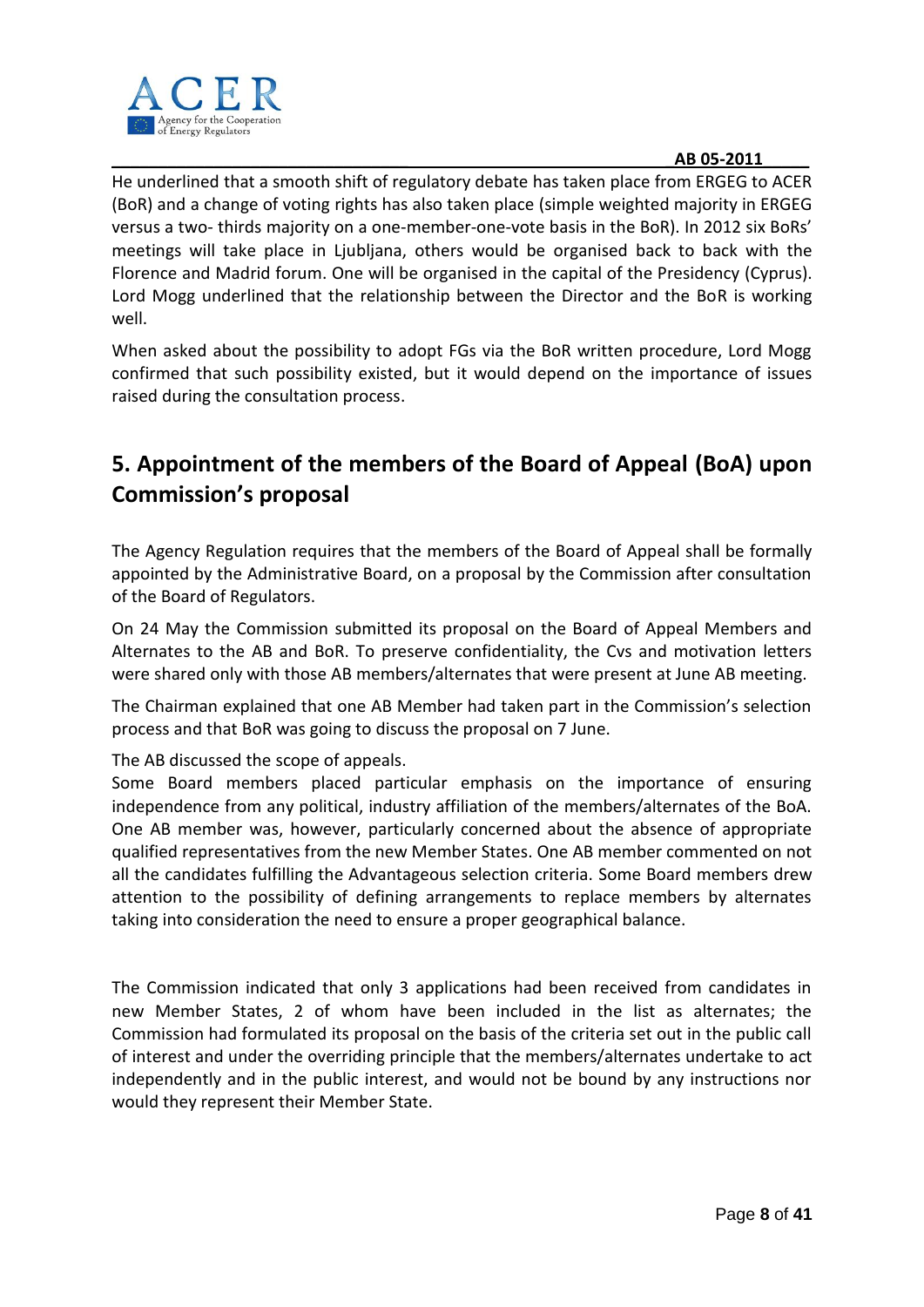

The Administrative Board noted the need to define more precisely a number of procedural issues, notably on the arrangements about the replacement of members by alternates (order of replacement); clarity on the independence requirements of those appointed in accordance with the legal provisions in the Regulation.

Most participants were pleased with the proposal of the Commission, but unsatisfied with the timeline of the process.

The Chairman agreed that some legal clarification, especially as regards article 19 of the Regulation (EC) No 713/2009 regarding the scope of appeals would be needed. Moreover, a meeting with the Board of Appeal, once established, should be taking place.

**Decision:** The Administrative Board decided to await the opinion of the BoR before the formal appointment of the members/alternates of the BoA. It will then decide whether a written procedure can take place.

# **6. Acceptance of contribution in-kind from CEER related to the Agency's liaison office in Brussels**

Director Pototschnig expressed his satisfaction with the Commission's consent for the inkind contribution from CEER related to the Agency's liaison office in Brussels. He expressed his sincere thanks to CEER and he will write formally to the BoR chair following the approval of the donation. As chairman of the Board of Regulators and president of CEER itself Lord Mogg commented that the donation was significant not least given the considerable financial pressures most National regulatory Authorities were currently facing.

An AB member raised the issue of reflecting this on ACER books as there is not guaranty of it being a permanent contribution. A short discussion took place whether the amount of the in-kind contribution should be reflected in the budget (as p.m). Mr Lowe indicated that the MSPP needs to be adapted accordingly.

**Decision:** The AB decision n° 13/2011 on accepting the offer for logistical support by the Council of European Energy Regulators was adopted (ANNEX 1). A mandate was given to the Director to implement it. ACER will thank CEER for the donation. The amount of the CEER's in kind contribution to ACER will be reflected in the 2012 ACER budget balance sheet.

# **7. Decision AB no. 9/2011 on the adoption of implementing rules to the Staff Regulations (adopted by analogy)**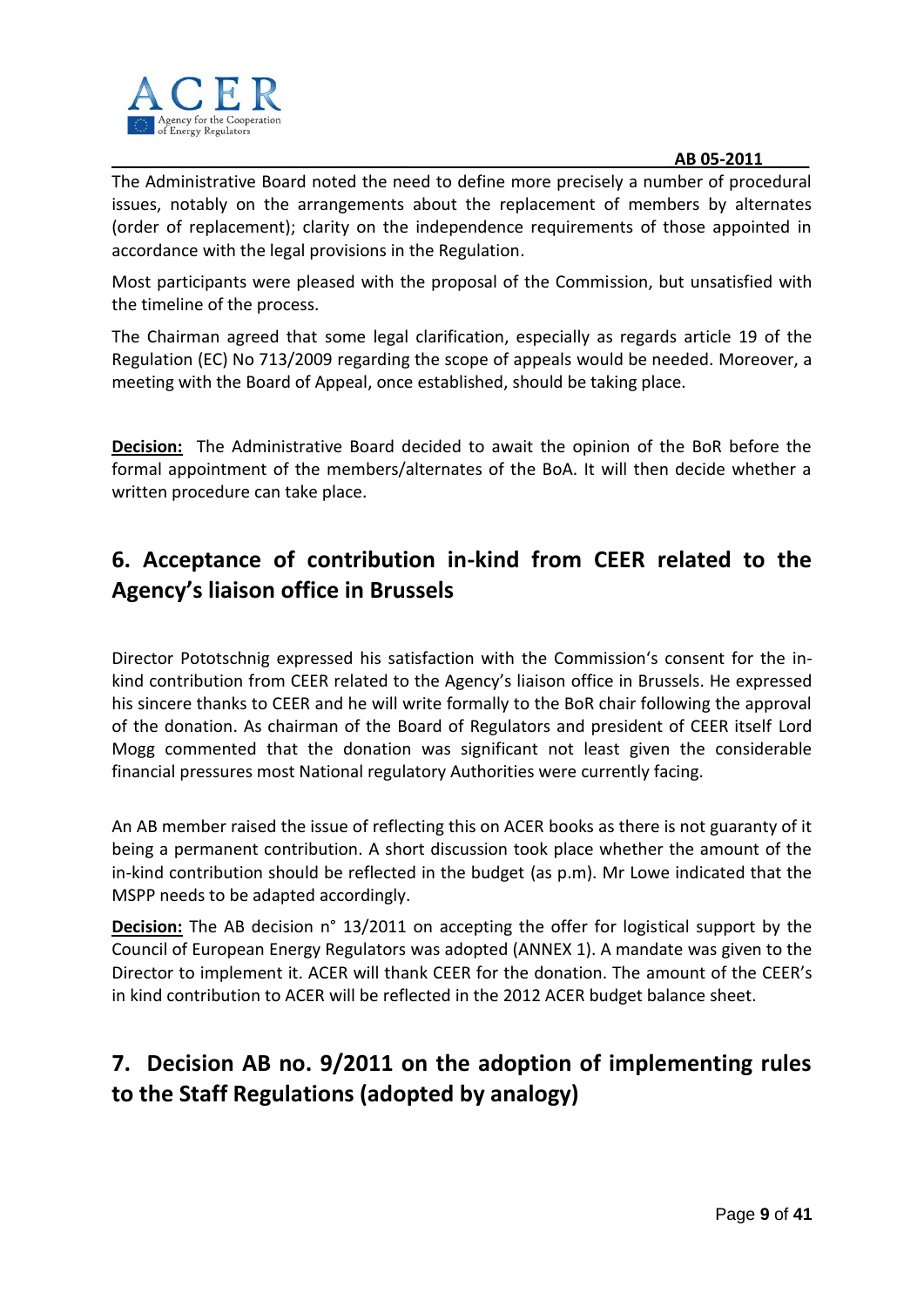

**8. Decision AB no. 10/2011 on the adoption of general implementing provisions on the procedure governing the engagement and the use of temporary agents at ACER**

**9. Decision AB no. 11/2011 on the adoption of general implementing provisions on the procedures governing the engagement and the use of contract staff at ACER** 

**10. Decision AB no. 12/2011 on the general implementing provisions concerning the criteria applicable to classification in grade and step on appointment or engagement**

Director Pototschnig briefly introduced draft AB decisions 7-10/2011 regarding ACER's implementing rules of the Staff Regulations of officials and the Conditions of Employment of Other Servants of the European Communities. These draft decisions had already been considered at the previous AB meeting in March. On 31 May the Commission adopted a decision C(2011) 3819 giving its agreement to the Agency's rules. Decision AB no.9/2011 will be implemented by analogy, decisions 10/11/12/2011 were drafted as Agency decisions, but are nevertheless taking into account the Commission's decision C (2011) 3819.

Mr Lowe pointed out that according to article 110 (1) of the Staff Regulations, the Agencies adopt appropriate implementing rules to give effect to these Staff Regulations, after consultation of the relevant Staff Committee. However, as the Staff Committee of ACER has not yet been created, the AB may not be able to adopt the Decision AB no. 9/2011 on the adoption of implementing rules to the Staff Regulations.

Director Pototschnig clarified that the Commission in its decision C (2011) 3819 explicitly gives agreement to ACER's implementing rules and underlines that the opinion of the Staff Committee, once constituted, would be duly taken into account by the Administrative Board. The Director confirmed that ACER would proceed quickly with the appointment of the Staff Committee.

**Decision:** The Board adopted AB Decision no. 9/2011 on the adoption of implementing rules to the Staff Regulations (ANNEX2). The Staff Committee of ACER will be given the possibility to give its opinion on the implementing rules and the AB will take full account of this opinion.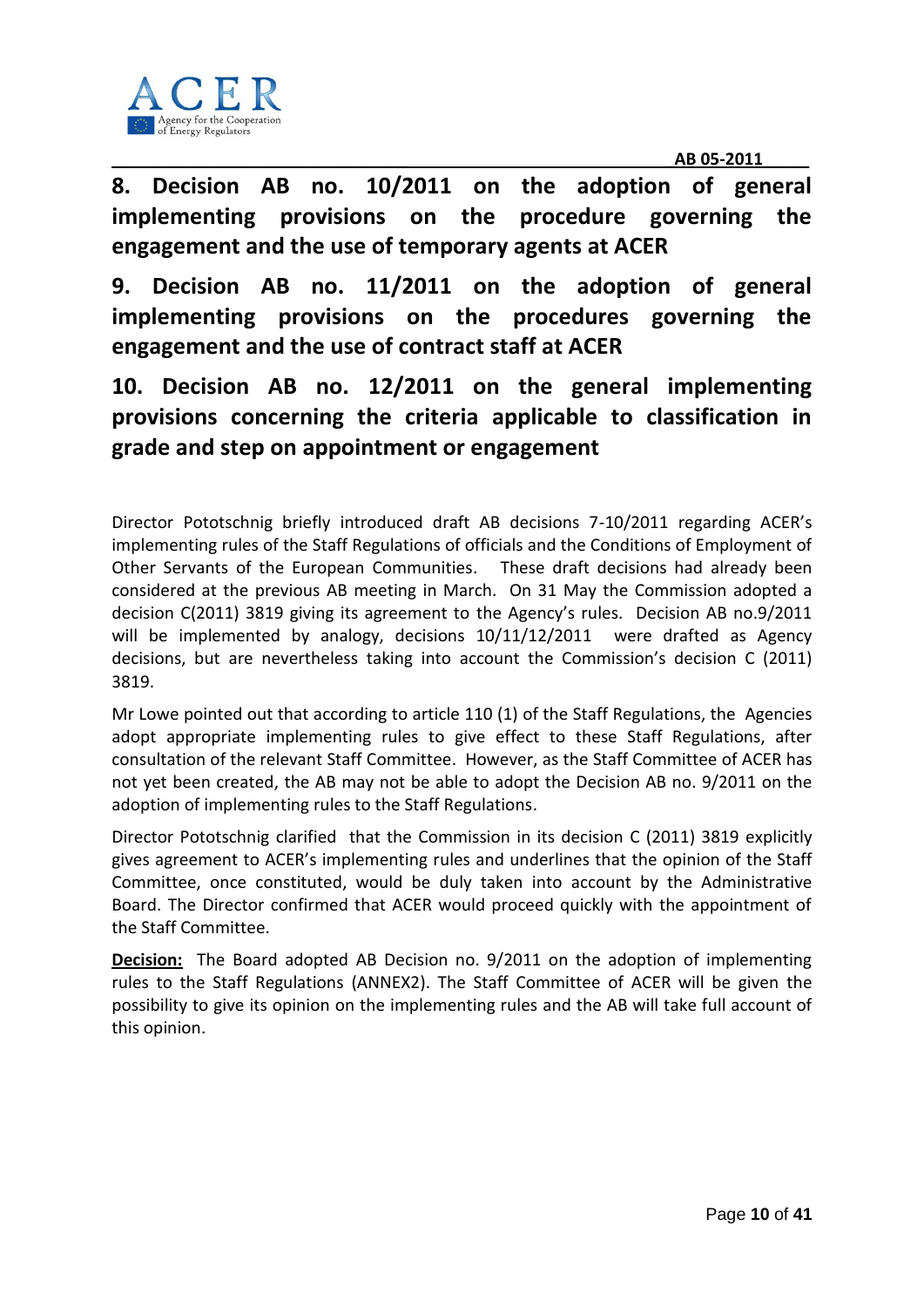

The Board also adopted the following decisions: AB Decision no. 10/2011 on the adoption of general implementing provisions on the procedure governing the engagement and the use of temporary agents at ACER (ANNEX3); AB Decision no. 11/2011 on the adoption of general implementing provisions on the procedures governing the engagement and the use of contract staff at ACER (ANNEX4), and AB Decision no. 12/2011 on the general implementing provisions concerning the criteria applicable to classification in grade and step on appointment or engagement (ANNEX5).

# **11. Decision AB no. […]/2011 on ACER Financial Regulation**

# **12. Decision AB no. […]/2011 laying down detailed rules for the implementation of ACER Financial Regulation**

**13. Decision AB no. […]/2011 on middle management staff** 

**14. Decision AB no. […]/2011 establishing the policy and procedure for the performance appraisal of staff** 

**15. Decision AB no. […]/2011 concerning the appraisal of the Director of the Agency for the Cooperation of Energy Regulators** 

# **16. Decision AB no. […]/2011 on general implementing provisions concerning the constitution of a Staff Committee**

# **17. Decision AB no. […]/2011 on outside activities and assignments**

Director Pototschnig indicated that these decisions still needs to go into inter-service consultations, therefore it was presented to the Board for consideration only. ACER only deviated from the Commission's Financial Regulation in a more flexible approach to remuneration that can be allowed for external activities (the allowed amount could be set at a higher level than the Commission's cap at €4500 euro). No particular comments were raised.

One AB member indicated that in the performance appraisal rules lodging a double appeal should be avoided in case of Commission officials detached to ACER.

**Decision:** The Board considered the following decisions: AB Decision no. [...]/2011 on ACER Financial Regulation; AB Decision no.  $[...]/2011$  laying down detailed rules for the implementation of ACER Financial Regulation; AB Decision no. [...]/2011 on middle management staff. AB Decision no.  $[...]$ /2011 establishing the policy and procedure for the performance appraisal of staff; AB Decision no.  $[...]/2011$  concerning the appraisal of the Director of the Agency for the Cooperation of Energy Regulators; AB Decision no. [...]/2011 on general implementing provisions concerning the constitution of a Staff Committee; and AB Decision no. [...]/2011 on outside activities and assignments.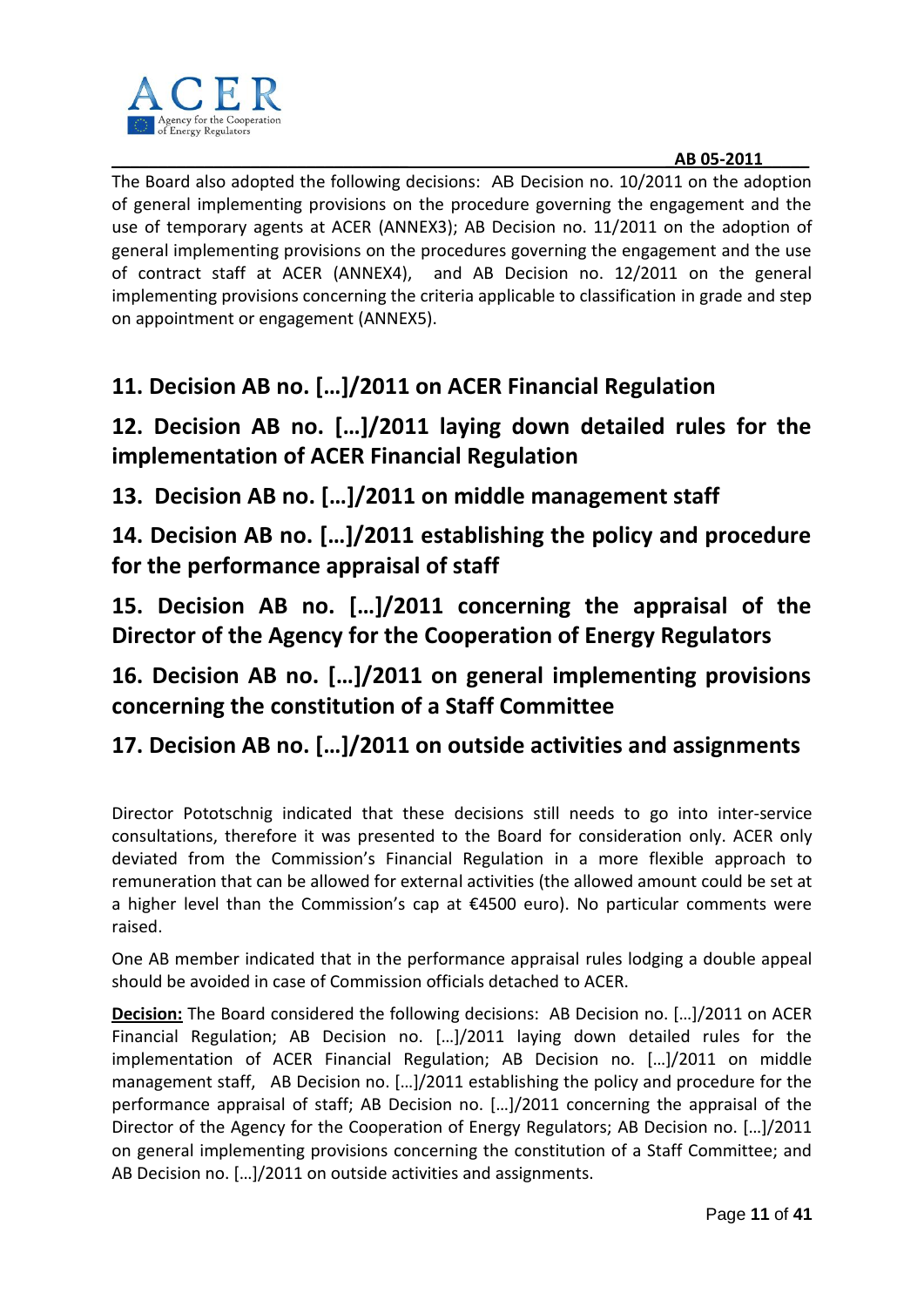

# **18. Oral report on the conclusion of the probationary and the management period for Alberto Pototschnig**

At the beginning Director Pototschnig asked whether he should leave the room. The Chairman allowed him to stay. He then explained that the management period is the confirmation of the probationary period that had already been previously confirmed. The two assessors gave a positive opinion of the management period. Director Pototschnig did not have any objection to the report of the two assessors.

**Decision:** The Board confirmed the management period for Director Pototschnig.

# **19. Report on the state of play of ACER's Work Programme 2011 and ACER's draft Work Programme 2012**

The Director presented a preliminary draft of the Agency's 2012 Work Programme. The Director's draft Work Programme will be submitted to the BoR, European Commission and the European Parliament by 30 June. The BoR needs to approve it and present it by  $1<sup>st</sup>$ September for adoption to the AB. The AB shall adopt it before 30 September, after consulting the Commission and after having received approval by the Board of Regulators. It shall transmit it to the European Parliament, the Council and the Commission.

Director invited initial feedback from the members before this is finalised.

A number of activities will be carried forward from 2011. On the administrative side this includes some IT applications. On the regulatory side this includes follow up work on network codes which are being drafted following ACER's framework guidelines – grid connection, CACM for electricity; CAM for gas, gas balancing. New work for 2012 on electricity will include the FG on third party access, for which scoping will begin in 2012 with the FG to be completed in 2013. For gas, new FGs will be prepared on interoperability and on the rules for trading.

There are also a number of other activities, which form part of ACER's responsibilities in the Regulation, including, inter alia, monitoring of markets. There may also be work related to infrastructure package elements as well as the new responsibilities under REMIT.

Mr Lowe indicated that risk assessment against the key deliverables needs to be included (difficult timelines, the recruitment of right people etc.) In Director's view the risk is not on the staff, but on the degree of the complexity of the issues to be solved.

Lord Mogg underlined the need for the Agency's Work Programme to reflect complementarity with the CEER's activities; the need to focus on key areas to assure delivery against the key objectives; and suggested underlining in the significant contribution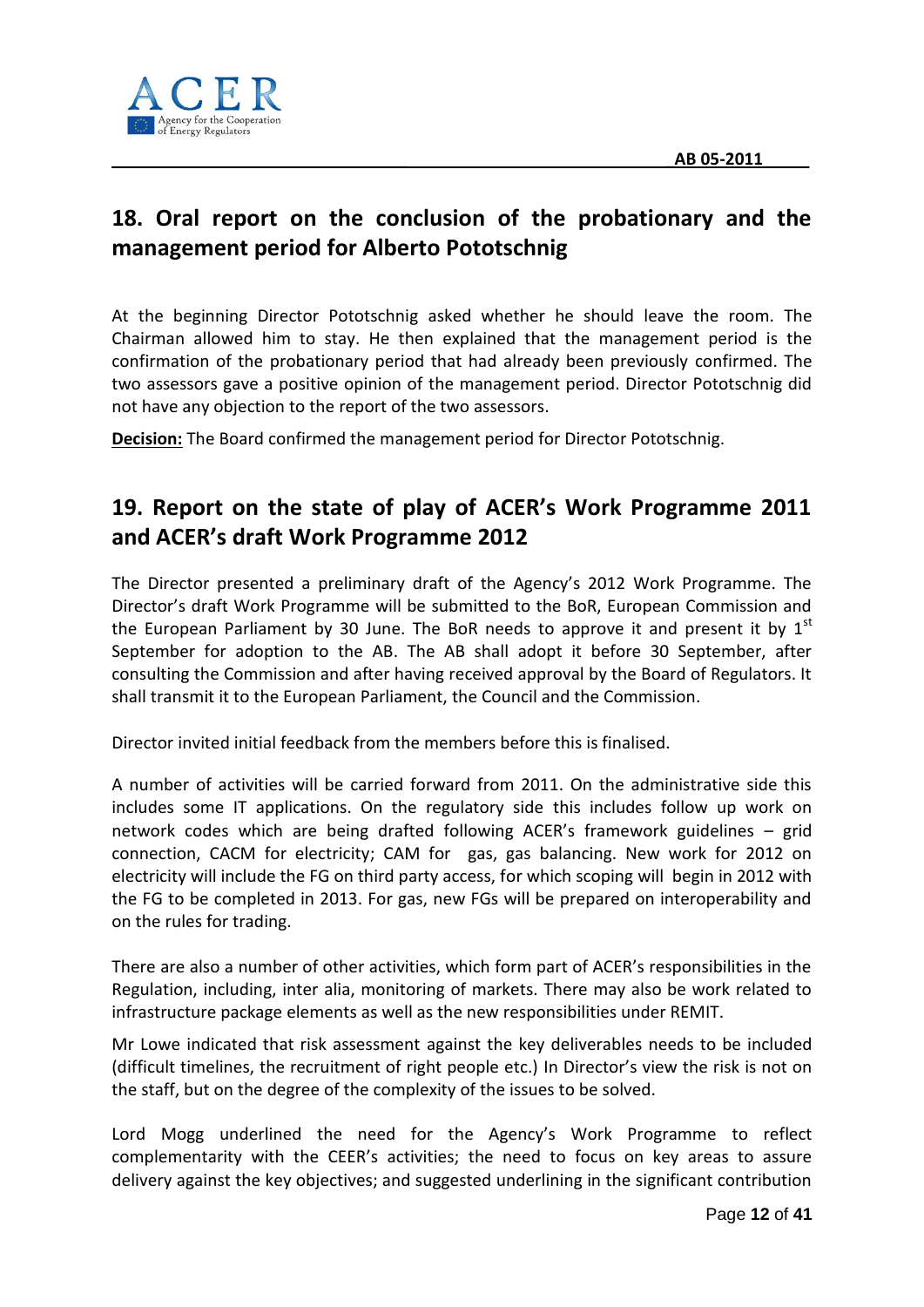

of regulators (at the heart of the Agency) through the BoR and the Agency WGs in all Agency's activities, including on regional cooperation activities, which will enormously increase.

One member raised the issue of the multiannual work programme, but the Administrative Board decided that only a paragraph explaining the process in the coming years, could be included in the introduction of the Work Programme, as the planning process is carried out by the High Level Group any way,

**Decision:** The ACER's Work Programme 2012 will be adopted at the next meeting on 22 September.

# **20. Next Meetings**

The Chairman proposed the following dates for the AB meetings in 2012:

13.3., 20.6, 5.9, 5.12.

One member has a concern about 13 March, therefore another appropriate date will be found for March 2012 meeting at the next AB.

**Decision:** The dates for AB meetings in 2012 will be confirmed at the next meeting.

# **21. AOB**

Director Pototschnig informed the Board of a request from a stakeholder regarding the language policy of ACER's public consultations. He underlined that the tight deadlines envisaged in the ACER Regulation implies that this was drafted assuming that no translation was necessary. A brief discussion took place. A standard letter would be prepared by the legal service.

One AB member requested short information about the role of AESAG.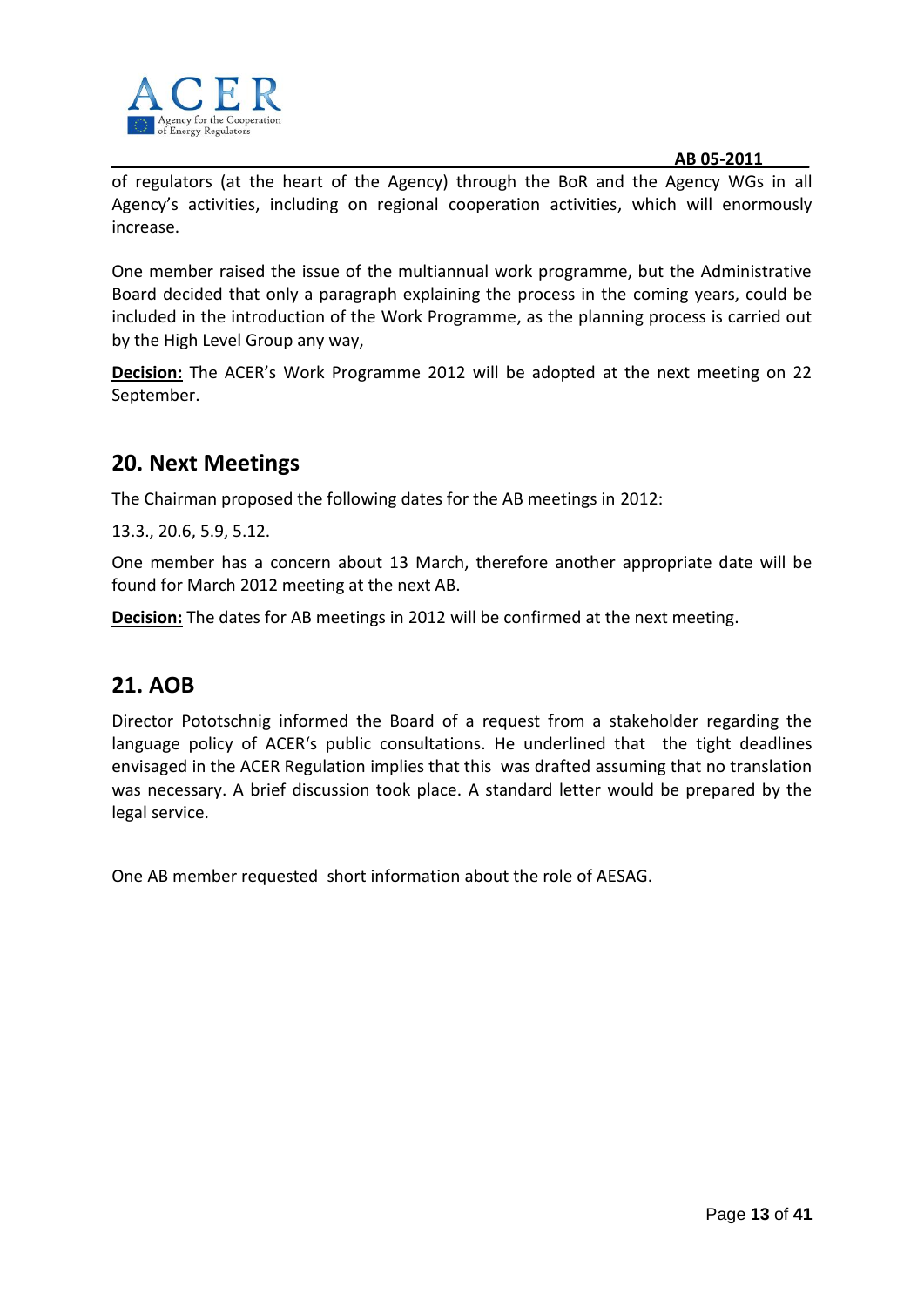

**ANNEX 1**

# **DECISION AB n° 13/2011**

## ON ACCEPTING THE OFFER FOR LOGISTICAL SUPPORT BY THE COUNCIL OF EUROPEAN ENERGY REGULATORS

### THE ADMINISTRATIVE BOARD OF THE AGENCY FOR THE COOPERATION OF ENERGY REGULATORS,

HAVING REGARD to the Regulation (EC) No 713/2009 of the European Parliament and of the Council of 13 July 2009 establishing the Agency for the Cooperation of Energy Regulators (hereafter referred to as "Agency"), and in particular to recital (20) and articles 13(8) and  $21(1)(c)$ ;

Whereas:

Decision 2009/913/EU of the Representatives of the Governments of the Member States in the European Council of 7 December 2009 (OJ 9 December 2009, L 322/39) provides that the Agency for the Cooperation of Energy Regulators shall have its Seat in Ljubljana, Slovenia;

While the Agency has its Seat in Ljubljana, it is deemed essential that it keeps close contact and cooperation with the other European Union institutions, and in particular with the Council, the European Parliament and the Commission, to whom it delivers opinions and recommendations, pursuant to Article 4(c) of Regulation (EC) No 713/2009;

Such contact and cooperation are facilitated by the establishment of a liaison office in Brussels;

The Multi-Annual Staff Policy Plan for the period 2010 - 2013, adopted by Decision AB No 05/2010 of 22 June 2010, envisages that the Director may decide to open a liaison office for the Agency in Brussels in order to efficiently organise and prepare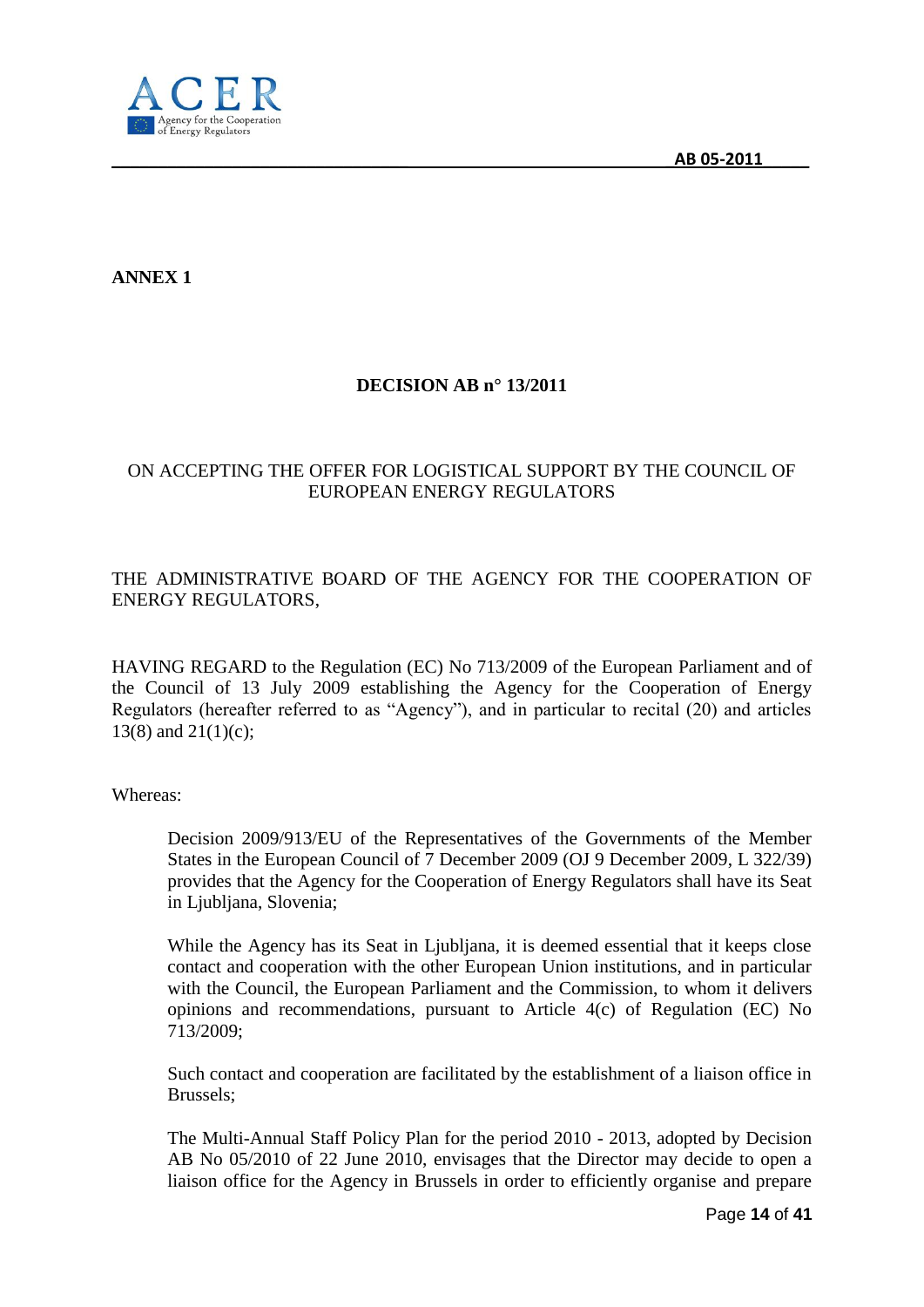



possible meetings of working groups of national energy regulators during an initial start-up phase;

The Council of European Energy Regulators (hereafter referred to as "CEER"), with letter of its Chairman of 1 February 2011, has offered to support the Agency, in accordance with recital (20) of Regulation (EC) No 713/2009, with the provision of office space and secretarial and logistical support at their premises Rue le Titien, 28, B - 1000, Brussels, free of any rent, fees or charges, for the purpose of the establishment of the Agency's liaison office in Brussels;

Such offer would allow the Agency to save the substantial costs of renting office premises in Brussels and organising the necessary secretarial and office management support;

Pursuant to Article 13(8) of Regulation (EC) No 713/2009, the European Commission has given its agreement on [1 June 2011] for the Agency to accept the offer from the CEER for the provision of office space in Brussels, including logistical and secretarial support, free of any rent, fees or charges, for the establishment of the Agency's liaison office in Brussels;

#### HAS DECIDED:

- 1) To accept the offer from the CEER for the provision of office space in Rue le Titien, 28, B - 1000, Brussels, including logistical and secretarial support, free of any rent, fees or charges, for the establishment of the Agency's liaison office in Brussels;
- 2) To give mandate to the Director to implement this Decision and, if necessary, to agree with the Council of European Energy Regulators the terms of utilisation of the offered facilities and services.

Done at Ljubljana, on 1 June 2011

Fог the Administrative Board:

Piotr Woźniak

Chairman of the ACER Administrative Board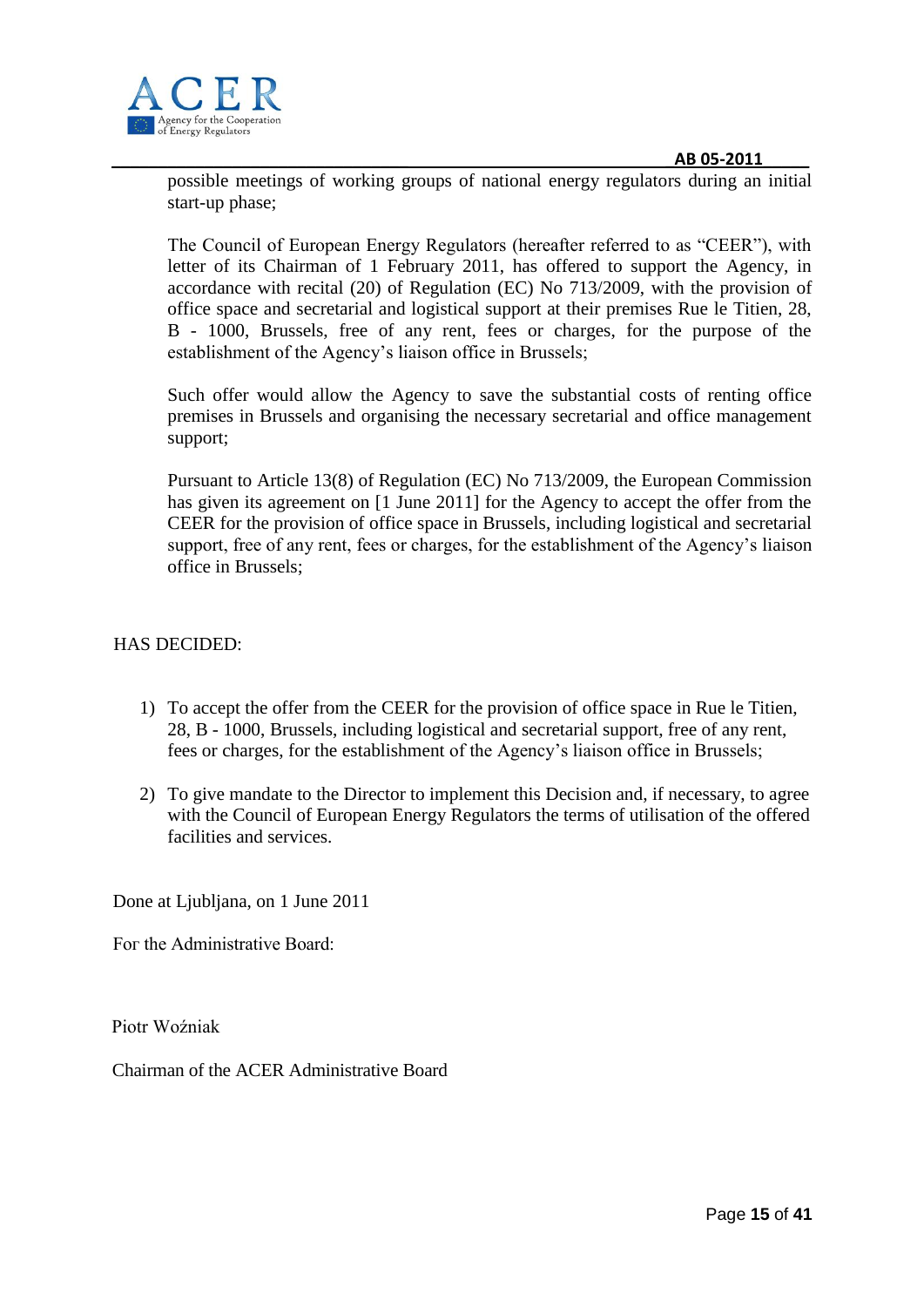

**ANNEX 2**

# **DECISION AB n° 09/2011**

# ON THE ADOPTION OF IMPLEMENTING RULES TO THE STAFF REGULATIONS

### THE ADMINISTRATIVE BOARD OF THE AGENCY FOR THE COOPERATION OF ENERGY REGULATORS,

HAVING REGARD to the Staff Regulations of Officials of the European Communities and the Conditions of Employment of Other Servants of the European Communities, laid down by Council Regulation (EEC, EURATOM, ECSC) No 259/68, and in particular to Article 110 of the Staff Regulations,

HAVING REGARD to Regulation (EC) No 713/2009 of the European Parliament and of the Council of 13 July 2009 establishing a European Agency for the Cooperation of Energy Regulators (hereafter referred to as the "ACER Regulation" and "Agency"), and in particular to Article 28(2) thereof,

HAVING REGARD to the decisions of the Commission setting up implementing rules for the application of the amended Staff Regulations of Officials of the European Communities and Conditions of Employment of Other Servants of the Employment Communities,

After the consultation of the Staff Committee of the Agency and in agreement with the Commission pursuant to article 110 of the Staff Regulations

Whereas it is necessary, following Article 110 of the Staff Regulations, for agencies to adopt the appropriate implementing rules for giving effect to these Staff Regulations in agreement with the Commission.

HAS ADOPTED the following general implementing rules: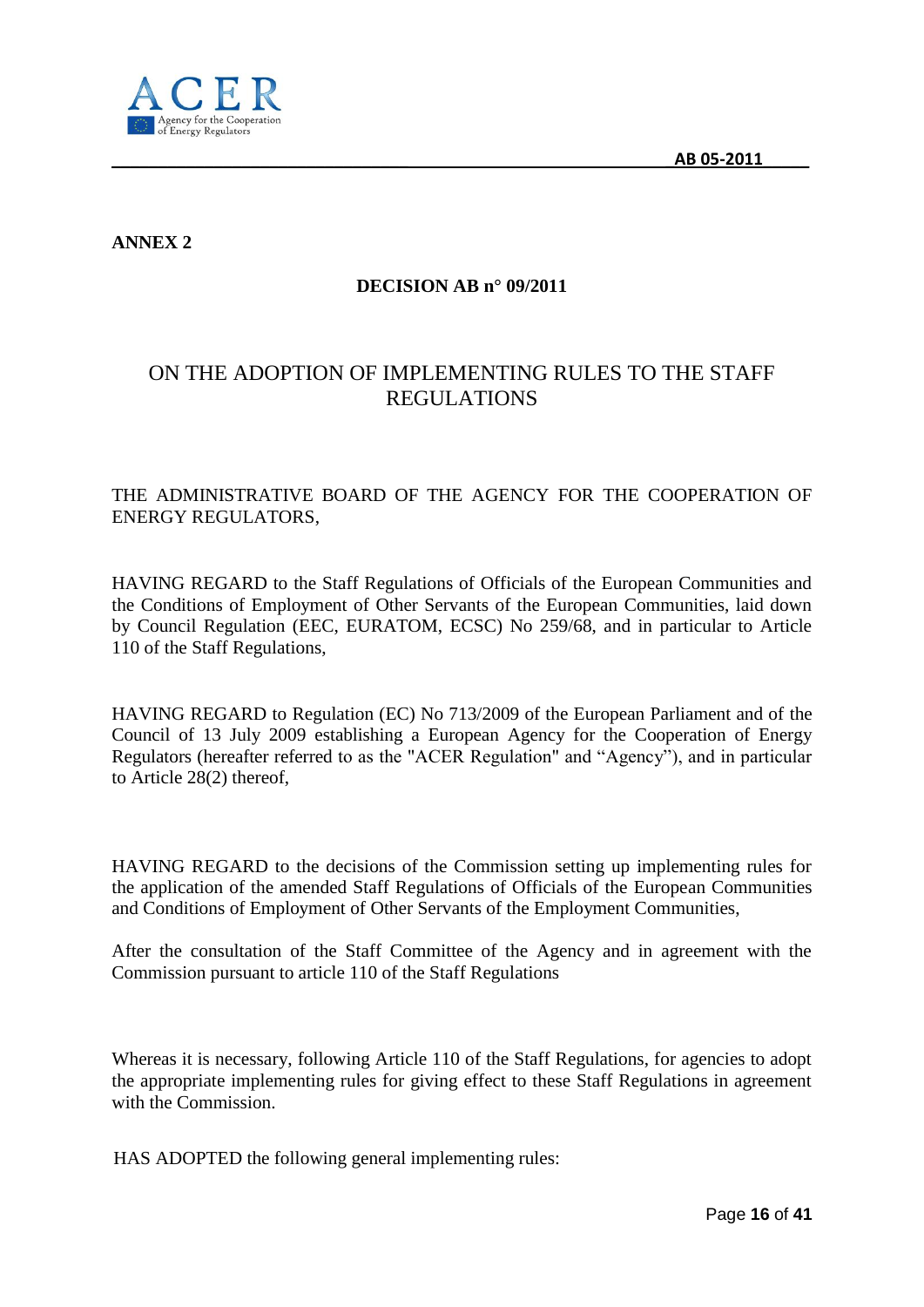

# *Article 1*

The general implementing rules of the Staff Regulations, as adopted by the Commission, and listed in Annex I, shall apply by analogy to the staff of the Agency for the Cooperation of Energy Regulators.

# *Article 2*

This decision shall take effect on the day following that of its adoption.

Done at Ljubljana, on 01 June 2011

Fог the Administrative Board:

Piotr Woźniak

Chairman of the ACER Administrative Board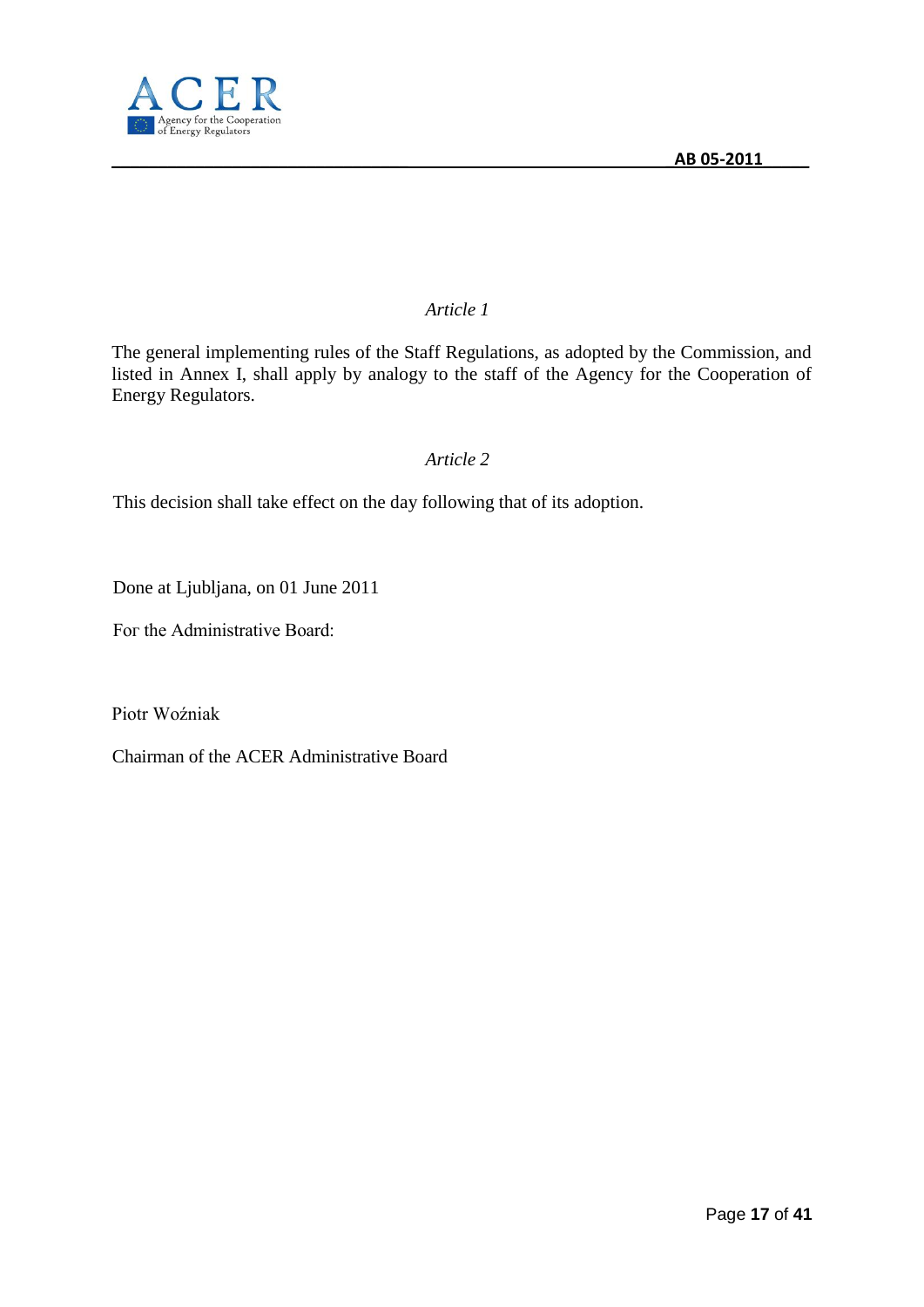

## Annex to Decision AB n° 09/2011

1. Commission decision on general implementing provisions for Article 4 of Annex VIII to the Staff Regulations concerning the taking into account, for purposes of calculating pension rights, of periods of activity previously completed by staff before they resume active employment (C(2004) 1364 of 15.04.2004)

2. Commission decision on general implementing provisions for Articles 11 and 12 of Annex VIII to the Staff Regulations on transferring pension rights (C(2011) 1278 of 03.03.2011)

3. Commission decision on general implementing provisions for Article 26 of Annex XIII to the Staff Regulations on transferring pension rights – transitional provisions (C(2004) 1588 of 28.04.2004)

4. Commission decision on general implementing provisions for Article 22 (4) of Annex XIII to the Staff Regulations (C(2004) 1588 of 28.04.2004)

5. Commission decision on general implementing provisions on granting the household allowance by special decision (C(2004) 1364 of 15.04.2004)

6. Commission decision on general implementing provisions concerning persons to be treated as dependent children (Article 2(4) of Annex VII to the Staff Regulations) (C(2004) 1364 of 15.04.2004)

7. Commission decision on general implementing provisions for giving effect to Article 7(3) of Annex VII to the Staff Regulations on determining the place of origin (C(2004) 1364 of 15.04.2004)

8. Commission decision on general implementing provisions for giving effect to Articles 67 and 68 of the Staff Regulations and Articles 1, 2 and 3 of Annex VII thereto (C(2004) 1364 of 15.04.2004)

9. Commission decision on general implementing provisions for the grant of education allowance (Article 3 of annex VII to the Staff Regulations) (C(2004) 1313 of 07.04.2004)

10. Commission decision on general provisions giving effect to Article 8 of Annex VII to the Staff Regulations (C(2004) 1588 of 28.04.2004)

11. Commission decision on the general provisions for implementing Article 42a of the Staff Regulations concerning parental leave (C(2010) 7572 of 05.11.2010)

12. Commission decision on Article 42b of the Staff Regulations concerning family leave (C(2010) 7494 of 05.11.2010)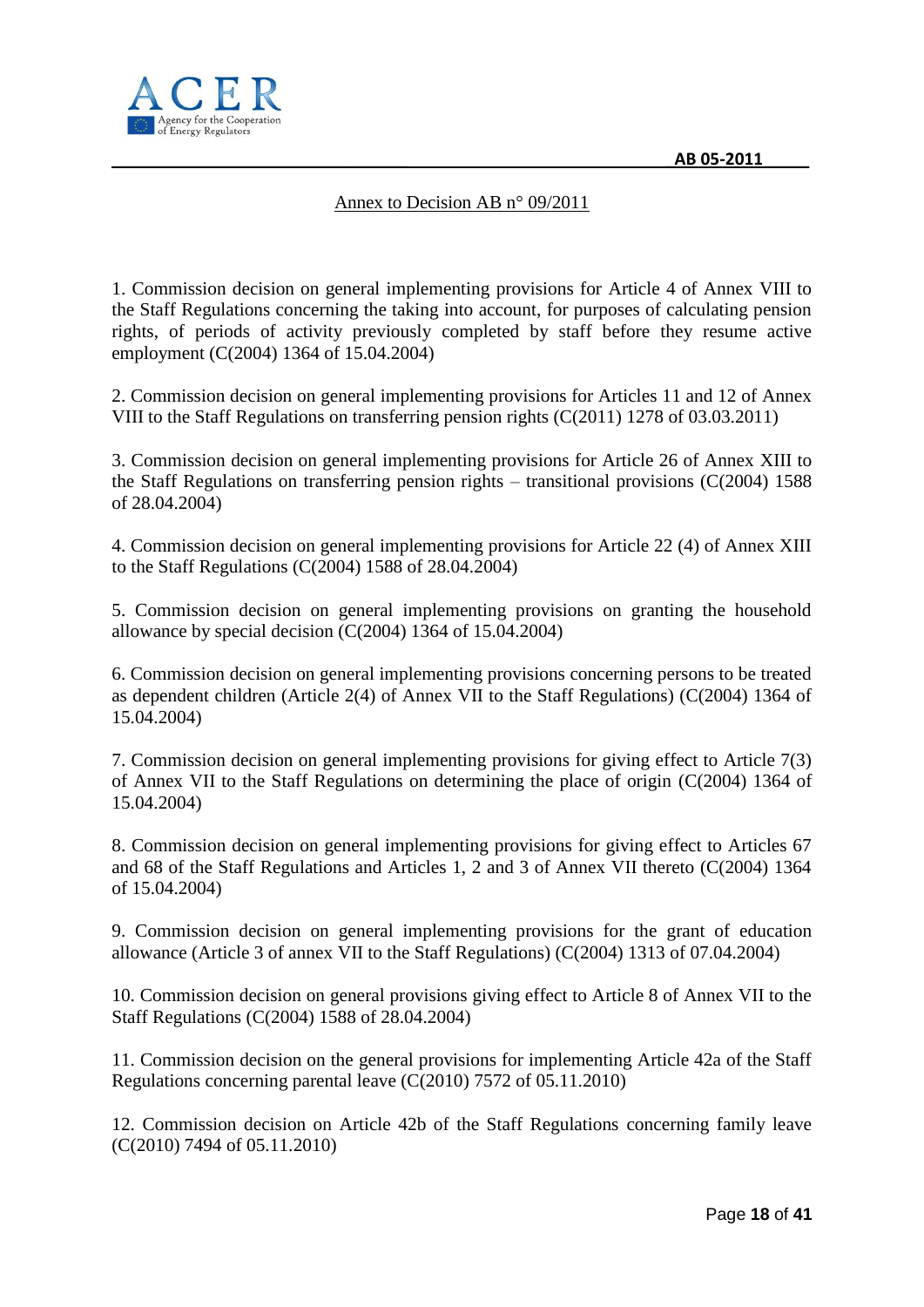

13. Commission decision on transitional measures required by the revision of the Staff Regulations of Officials and the Conditions of Employment of Other Servants of the European Communities (C(2004) 1613 of 28.04.2004)

14. Commission Decision implementing Article 1d (4) of the Staff Regulations (C(2004) 1318 of 7.4.2004)

15. Commission Decision introducing implementing provisions on absences as a result of sickness or accident (C(2004) 1597 of 28.04.2004)

16. Commission decision on general implementing provisions adopting the Guide to missions for officials and other servants of the European Commission (C(2008) 6215 of 18.11.2008)

17. Commission decision on introducing implementing provisions on leave (C(2010) 7495 of 05.11.2010)

18. Commission decision measures concerning leave on personal grounds for officials and unpaid leave for temporary and contract staff of the European Communities (C(2004) 1597 of 28.04.2004)

19. Commission Decision on Article 55a and Annex IV a of the Staff Regulations concerning part-time work (C(2010) 7573 of 05.11.2010)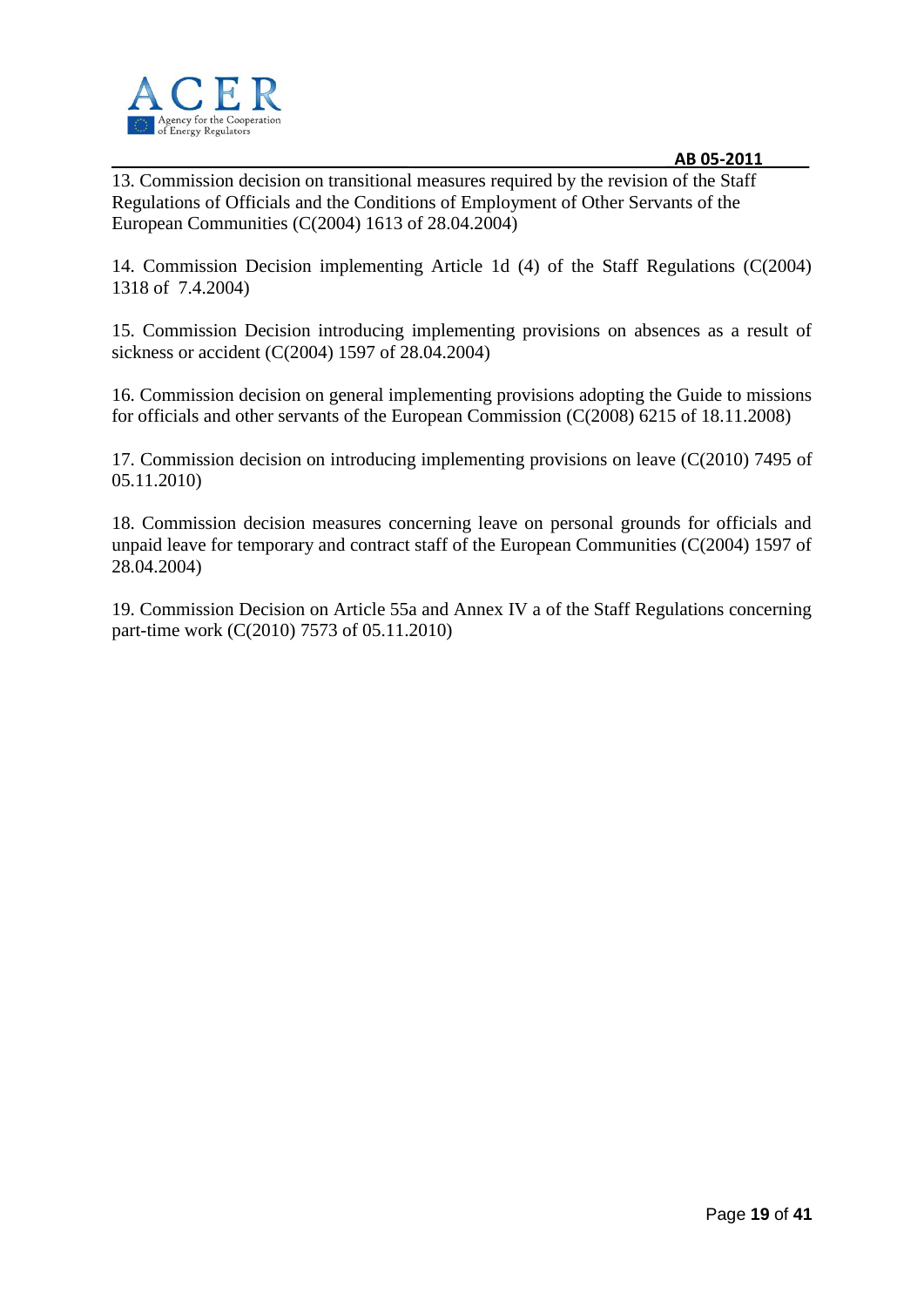

**ANNEX 3**

# **DECISION AB n° 10/2011**

# ON THE ADOPTION OF GENERAL IMPLEMENTING PROVISIONS ON THE PROCEDURE GOVERNING THE ENGAGEMENT AND THE USE OF TEMPORARY AGENTS AT ACER

## THE ADMINISTRATIVE BOARD OF THE AGENCY FOR THE COOPERATION OF ENERGY REGULATORS,

HAVING REGARD to the Staff Regulations of Officials of the European Communities and Conditions of Employment of Other Servants of the European Communities (CEOS), laid down by Council Regulation (EEC, EURATOM, ECSC) No 259/68, and in particular to Articles 2(a) and (b) and 12(5) of the CEOS,

HAVING REGARD to Regulation (EC) No 713/2009 of the European Parliament and of the Council of 13 July 2009 establishing a European Agency for the Cooperation of Energy Regulators (hereafter referred to as the "ACER Regulation" and "ACER", respectively), and in particular to Article 28(2) thereof,

HAVING REGARD to the Commission Decision C(2005)5304 of 16 December 2005 concerning the Guidelines on staff policy in the European Regulatory Agencies,

After consultation of the Staff Committee and in agreement with the European Commission pursuant to Article 28(2) of Regulation (EC) No 713/2009 and Article 110 of the Staff Regulations,

Whereas:

(1) Detailed rules on the employment of temporary agents are desirable. These rules should be based on the types and the duration of tasks to be filled with temporary staff.

(2) Temporary agents should be selected through a transparent and objective procedure.

(3) The grading of temporary staff should correspond to the functions to be exercised.

(4) The Agency may only recruit temporary staff under Article 2(a) of the CEOS.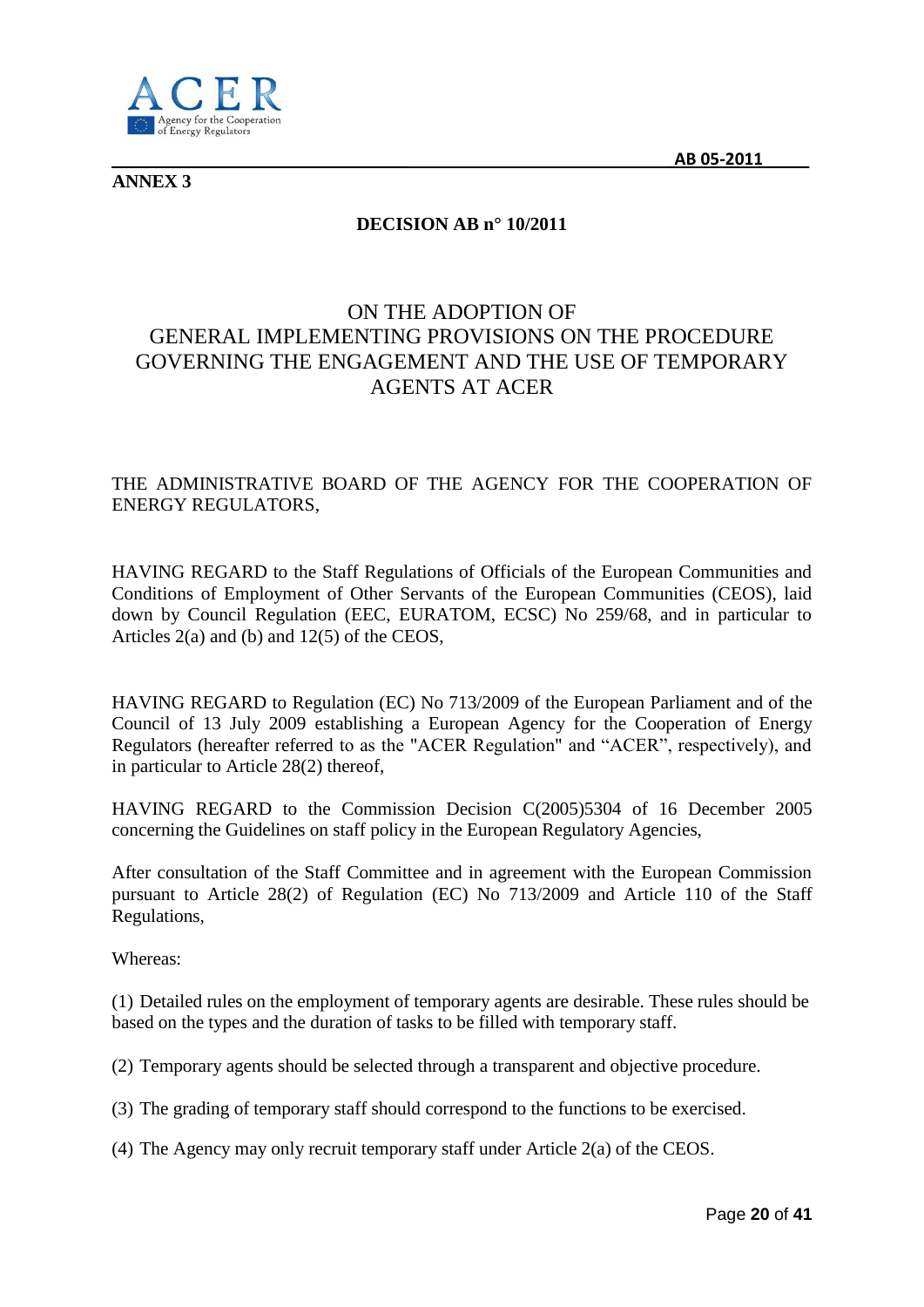

# HAS ADOPTED the following implementing provisions:

# *Article 1 - Scope*

These rules shall apply to temporary staff referred to in Article 2(a) of the CEOS engaged in ACER (hereafter: temporary agents 2 (a)), except:

- the post corresponding to the function stated in Article 16 of the Council Regulation (EC) No 713/2009 of the European Parliament and of the Council of 13 July 2009 establishing ACER: the Director of ACER.

- heads of departments whose conditions of engagement and employment shall be carried out in line with the specific decision concerning middle management.

# *Article 2 - Type of posts and filling of posts*

With reference to the Guidelines on staff policy in the European Regulatory Agencies<sup>1</sup>, temporary agents 2 (a) shall be engaged on temporary posts on long-term or short-term employment, depending on the type and the duration of tasks:

- Temporary agents on long-term employment shall be engaged for permanent tasks: staff employed on long-term operational, administrative or technical tasks;
- Temporary agents on short-term employment shall be engaged for tasks of a limited duration: staff employed on operational, administrative or technical tasks of a defined duration or staff to cover peaks in workload on a limited period.

Long-term employment posts may be filled through an internal selection procedure, or via the Interagency Job Market and then through an external selection procedure. Short-term employment posts shall only be filled through an external selection procedure.

The publication of a long-term employment post may be done simultaneously internally in ACER and in the Interagency Job Market, before making an external publication of the vacant post. However, in the case of simultaneous publication internally and in the Interagency Job Market, the applications of the internal candidates shall be considered first.

#### *Article 3 - Selection procedure for long-term employment*

ACER may select temporary agents 2 (a) for long-term employment using one of the

-

<sup>&</sup>lt;sup>1</sup> Commission Decision C(2005)5304 of 16 December 2005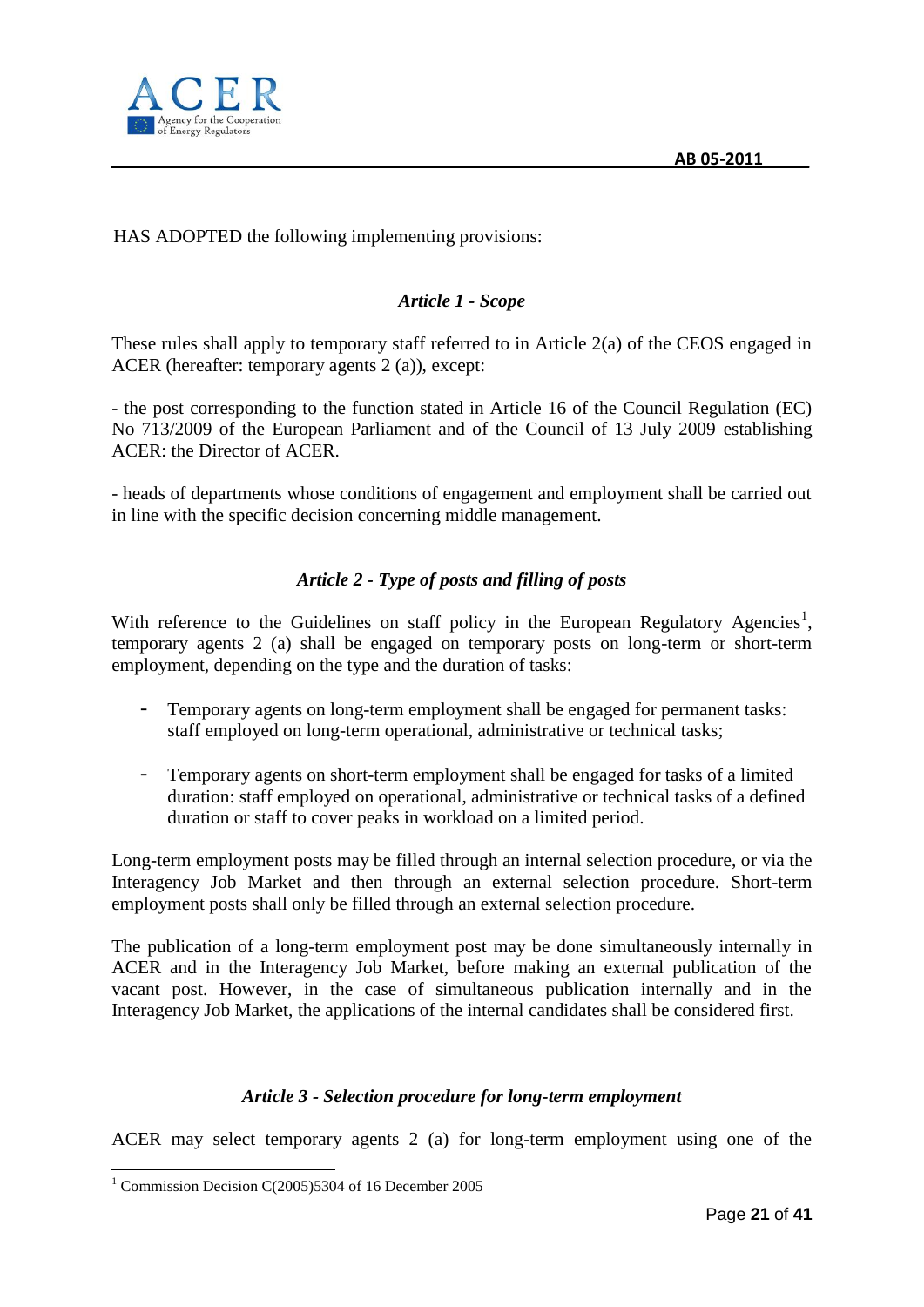

#### following selection procedures:

#### **1. Selection procedure by the European Communities Personnel Selection Office (EPSO):**

(a) Where, pursuant to Article 12(3) and (4) of the CEOS, EPSO organises on request of ACER a selection procedure, it shall follow the same standards as for general officials' competitions<sup>2</sup>.

EPSO shall provide ACER with a short list of successfully tested candidates.

In the case of general selection procedures performed for different institutions, EPSO shall, on request of ACER, take account of the needs of ACER by reserving a quota of successful candidates and indicating, where appropriate, which of them were successfully tested in ACER's field.

(b) ACER shall set up a Selection Committee, which shall consist of at least three members. Where the Selection Committee consists of three members, there should be one member from the administration department of the agency, one member from the recruiting unit/service and one member designated by the Staff Committee. The member of the administration or the member from the relevant unit shall act as chairman.

Where the Staff Committee decides not to be represented or fails to propose its representative within 10 working days following invitation to do so, the third member shall be proposed by the Human Resources unit in consultation with the recruiting unit.

In specific cases, in particular for selection procedures of experts, two additional members may be designated from another service of the agency, from outside ACER or from outside the Community Institutions.

The Human Resources unit is in charge of ensuring permanent assistance and supervision of the respect of the current rules throughout the whole procedure. The Human Resources unit is also in charge of making all the necessary preparatory work in order to enable the Selection Committee to perform its tasks.

The members of the Selection Committee who are officials or temporary agents shall be chosen from officials/temporary agents whose function group and grade is at least equal to the post to be filled. Where possible, Selection Committees shall comprise members of both genders.

(c) The Selection Committee shall invite for interview the candidates from EPSO's short list who are considered to be the most suitable. Minutes of

<sup>-</sup> $2$  The involvement of EPSO in the selection procedures is defined in a Service Level Agreement between EPSO and ACER.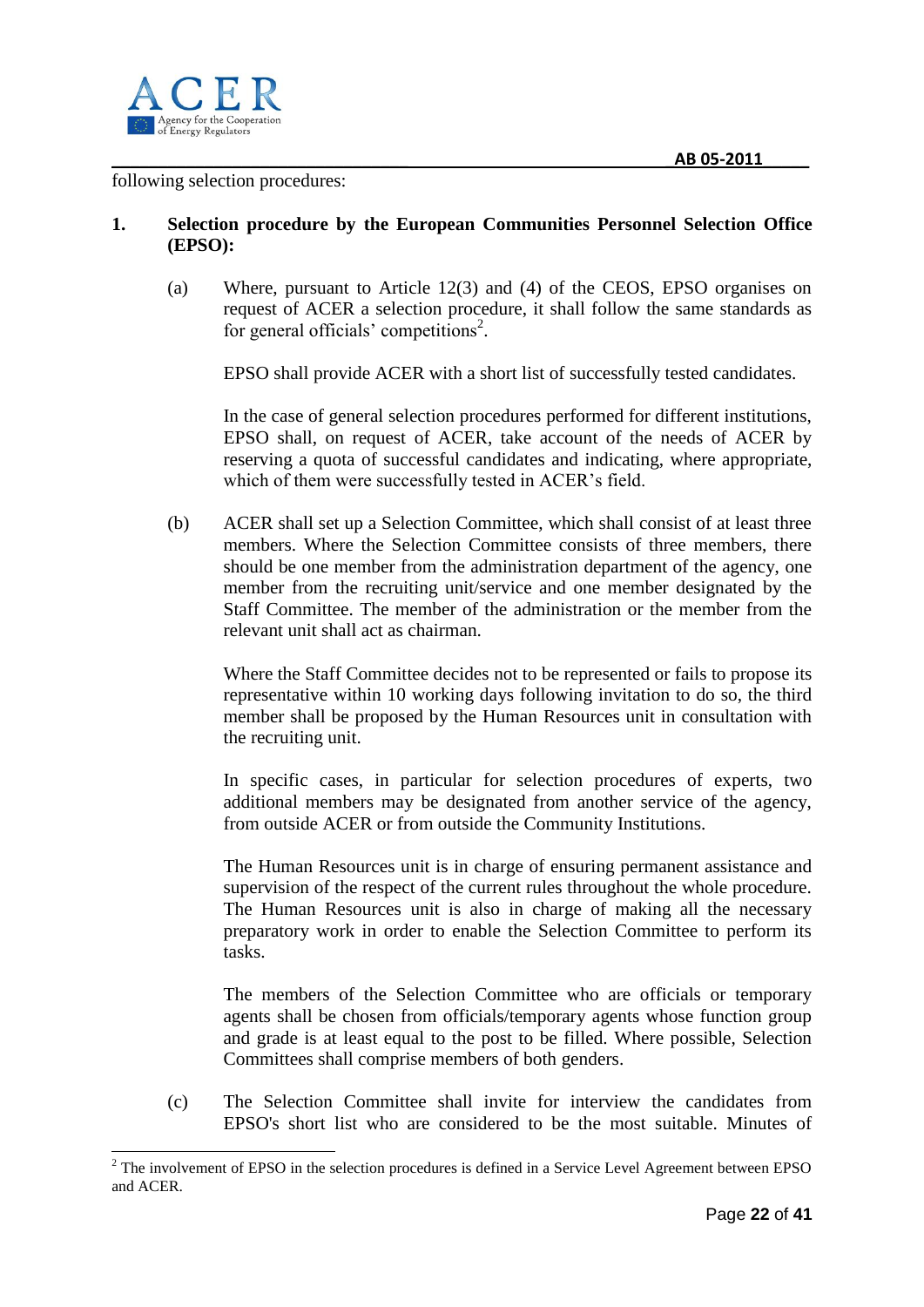

Committee meetings shall be drawn up setting out the reasons for any decision taken.

- (d) The Selection Committee shall propose a short list of successful candidates to the Director, who may appoint successful candidate(s) to the post(s) and may draw up a reserve list of successful candidates. This list will be valid up to 12 months from the date of its establishment and its validity may be extended by decision of the Director.
- (e) Candidates shall be informed of the outcome of the interview and of whether they have been placed on the reserve list.

#### **2. Selection procedure carried out by ACER**

- (a) ACER may organise a selection procedure, in which it must apply similar standards to those applied in competitions for officials.
- (b) ACER shall launch the recruitment procedure by advertising vacancy notices specifying the criteria concerning general and specific competencies and key qualifications required and the possible duration of employment, the function group and grade, and the main steps of the selection procedure.

The vacancy notice shall be published at least in English on ACER website and EPSO website, as well as if necessary in the international and local and specialist media. The channels of Permanent Representations of the Member States to the European Union and representatives of National Regulatory Authorities who sit on the Board of Regulators may also be used.

- (c) A Selection Committee as referred to in Article 3(1)(b) shall evaluate applications and select those candidates meeting the eligibility criteria and matching best the selection criteria required as per vacancy notice.
- (d) The Selection Committee shall invite the selected applicants to written tests whose content shall be defined in accordance with the level and profile of the position advertised.

The written tests shall consist of the following components:

- general aptitudes and language abilities to the extent necessary for the performance of the duties;
- specific competencies with reference to their profiles, assessing the quality of writing style and presentation.

The above-mentioned components of these tests can be combined and tailored according to the profile of the post.

A derogation from the requirement for written tests can be granted for a selection procedure by decision of the Director in exceptional circumstances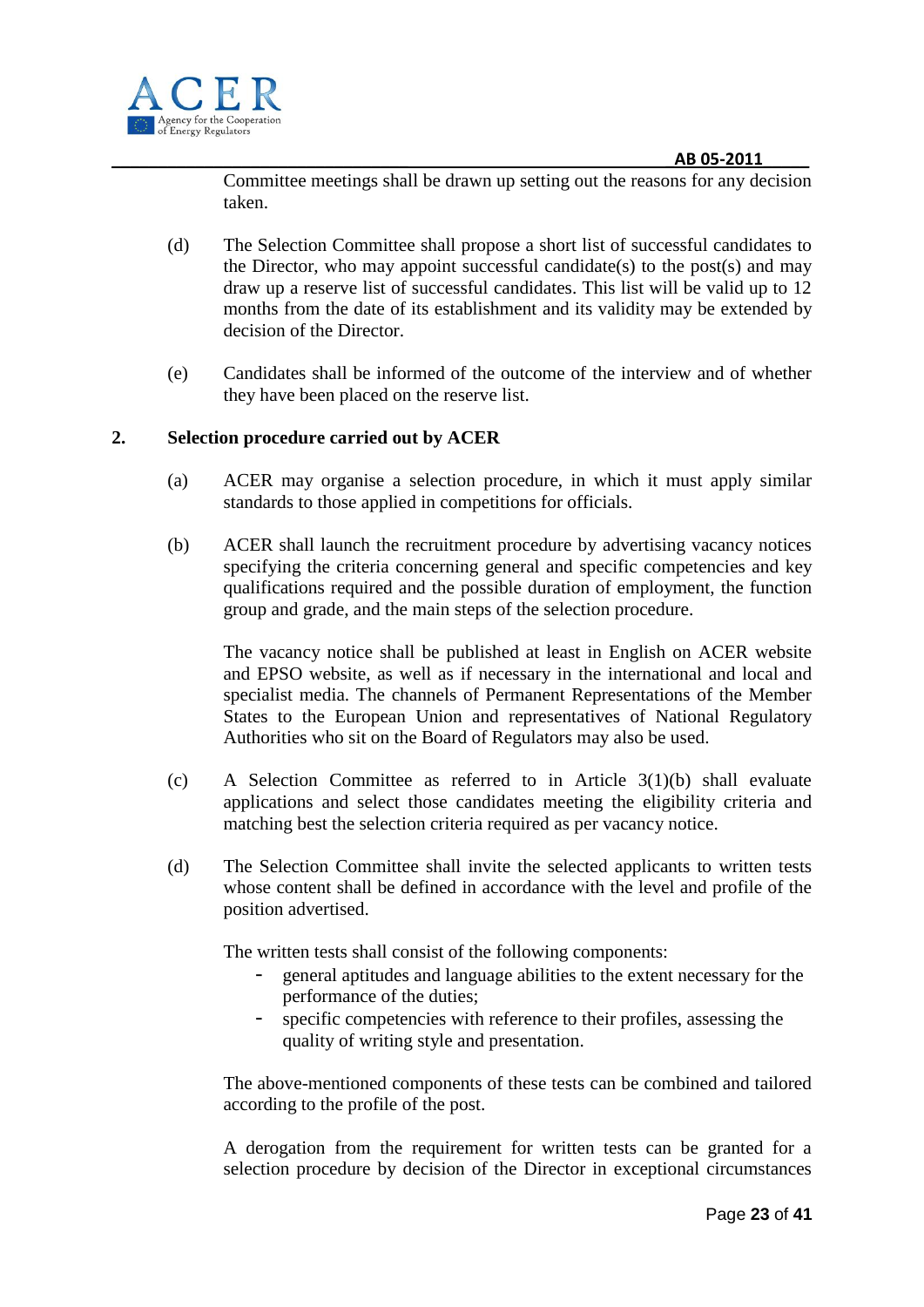

which need to be duly justified and documented.

In accordance with Article 12(3) and (4) of the CEOS, EPSO shall, at the request of ACER, provide assistance to ACER's selection procedure, in particular by providing the written tests and/or defining the content of these tests.

- (e) The Selection Committee shall either invite selected candidates for interview, on the basis of the results of the written tests, or interview all selected candidates. The interview may be organised on the same day as the written tests.
- (f) Minutes of Selection Committee meetings shall be drawn up setting out the reasons for any decision taken.
- (g) The Selection Committee shall propose a short list of successful candidates to the Director, who may appoint successful candidate(s) to the post(s) and may draw up a reserve list of successful candidates. This list will be valid up to 12 months from the date of its establishment and its validity may be extended by decision of the Director.
- (h) Candidates shall be informed of the outcome of the written test and the interview and of whether they have been placed on the reserve list.

#### **3. Interagency job market**

By derogation to paragraph (1) and (2), the vacancy notice can be published in the interagency job market within the agencies network at a range of grades corresponding to the functions. The post shall be reserved to temporary agents 2 (a) of the same function group whose grade is within this range of grades and who meet the following criteria:

- being employed in a Regulatory Agency applying the Staff Regulations as a temporary agent 2 (a) on long term employment for permanent tasks as defined in Article 2;
- having been selected according to the procedure laid down in Article 3(1) and (2) or, for staff engaged before the entry into force of this decision, having succeeded in a selection procedure equivalent to that referred to in Article 4.

ACER shall select candidates by following the same procedure as mentioned in Article 4.

From the closing date of the selection procedure on, if no suitable candidates could be found in the network of Agencies, the vacancy notice may be published externally at the most appropriate grade.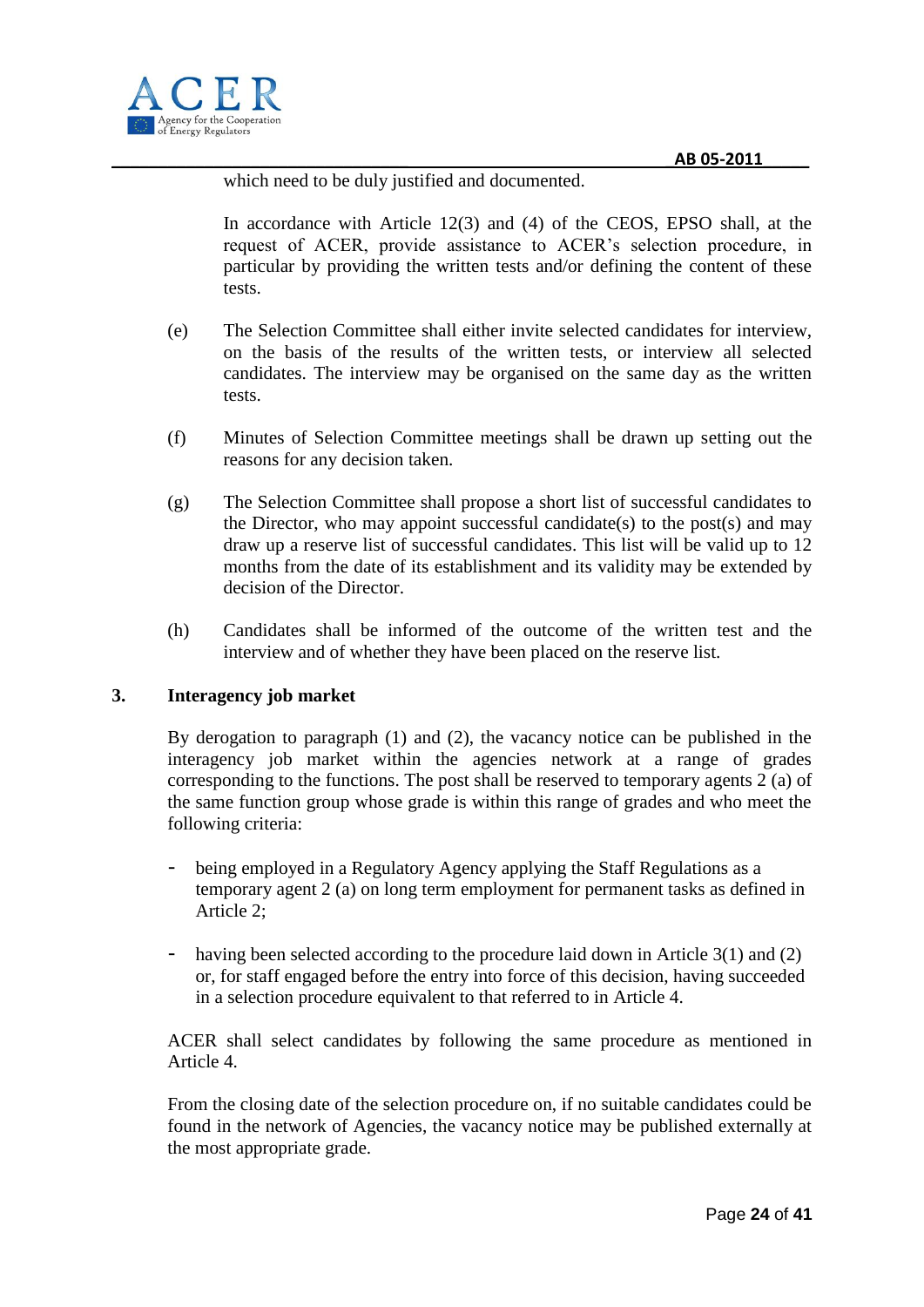

#### *Article 4 - Selection procedure carried out by ACER for short-term employment*

The selection procedure carried out by ACER to select temporary agents 2 (a) for short term employment shall be that set out in Article 3(2), except that the matters referred to in Article 3(2)(d) may be tested orally, which test may also be incorporated in the interview.

### *Article 5 - Grading*

- 1. Subject to paragraph 2, depending on the function and the level of tasks and within the limits authorised by the establishment plan of ACER, temporary agents shall be engaged in principle at the following entry grades:
	- AST 1 to AST 4 for the function group AST - AD 5 to AD 8 for the function group AD.
- 2. By way of derogation from paragraph (1)
	- (a) in order to ensure high-quality recruitment, if justified by an analysis of the labour market conditions in its sector of work and if the post cannot be filled at a lower grade, ACER may engage temporary agents at grades AD 9, AD 10, AD 11 or, on an exceptional basis, at grade AD 12. Such recruitments shall remain annually within the limits of 20% of AD recruited per year within ACER for each type of posts, long-term and short-term employment, as defined in the current Staff Policy Plan approved by the Administrative Board. This percentage may vary within the limit of an annual average of 20 % calculated over a five years rolling period.
	- (b) Successful candidates selected according to the procedure mentioned in Article 3(3) shall be recruited at the grade held in their previous Agency. Article 32 of the Staff Regulations and the specific ACER Decision concerning the criteria applicable to classification in grade and step on appointment or engagement, shall apply concerning the classification in step.
- 3. The minimum number of years of professional experience required after the award of the qualification certifying the completion of the level of studies required as a condition of eligibility for any selection procedure is as follows: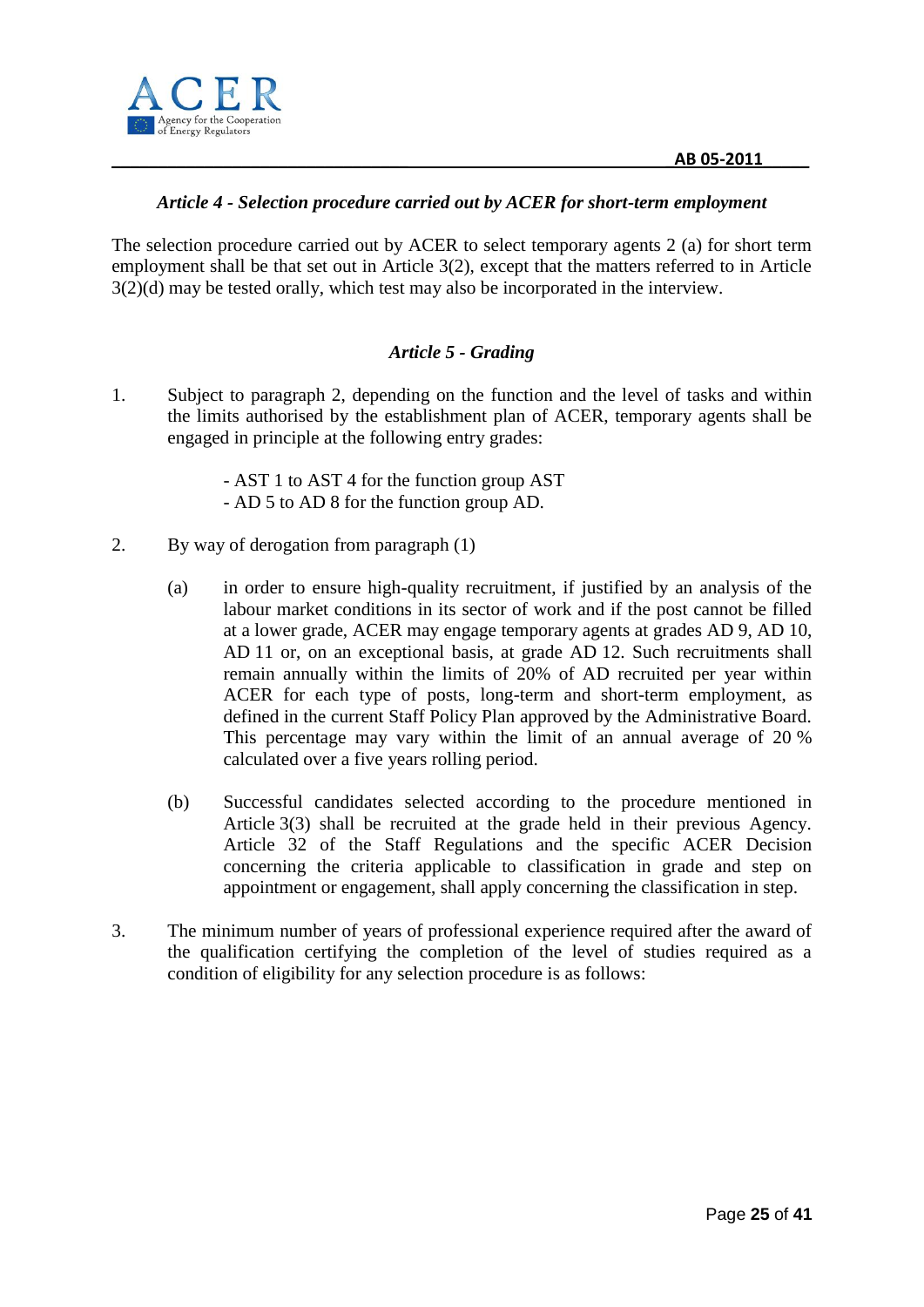

| Grade of engagement | Number of years of professional<br>experience |
|---------------------|-----------------------------------------------|
| AD <sub>5</sub>     | 0 years                                       |
| AD <sub>6</sub>     | 3 years                                       |
| AD <sub>7</sub>     | 6 years                                       |
| AD <sub>8</sub>     | 9 years                                       |
| AD 9/10             | 12 years                                      |
| AD 11/12            | 15 years                                      |
| AST <sub>1</sub>    | 0 years                                       |
| AST <sub>2</sub>    | 1 year                                        |
| AST <sub>3</sub>    | 3 years                                       |
| AST <sub>4</sub>    | 6 years                                       |

### *Article 6 - Duration of contracts*

- 1. Temporary agents 2 (a) may be engaged under their first contract for a fixed period. Any further renewal shall be for an indefinite period.
- 2. Contracts of an indefinite period shall only be awarded to temporary agents 2 (a) on long-term employment who have been successful in a selection procedure pursuant to Article 3.

For staff already engaged before the entry into force of this decision, contracts of an indefinite period can be awarded to temporary agents 2 (a) on long-term employment who have been successful in an equivalent selection procedure pursuant to Article 4.

3. Contracts for temporary agents 2 (a) on short-term employment can only be extended once up to 8 years maximum. The duration of the contract shall correspond to the duration of the tasks.

### *Article 7 - Probationary period*

A temporary agent 2(a) on short-term employment or long-term employment shall serve a probationary period pursuant to Article 14(1) of the CEOS, which is in proportion to the duration of his/her contract. If the duration of the contract exceeds twelve months, the probationary period shall last for 6 months. If the duration of contract is between 6 and 12 months, the probationary period shall cover half of the duration of the contract. If the duration of contract is less than 6 months, the temporary agent may be exempted from the requirement to serve a probationary period.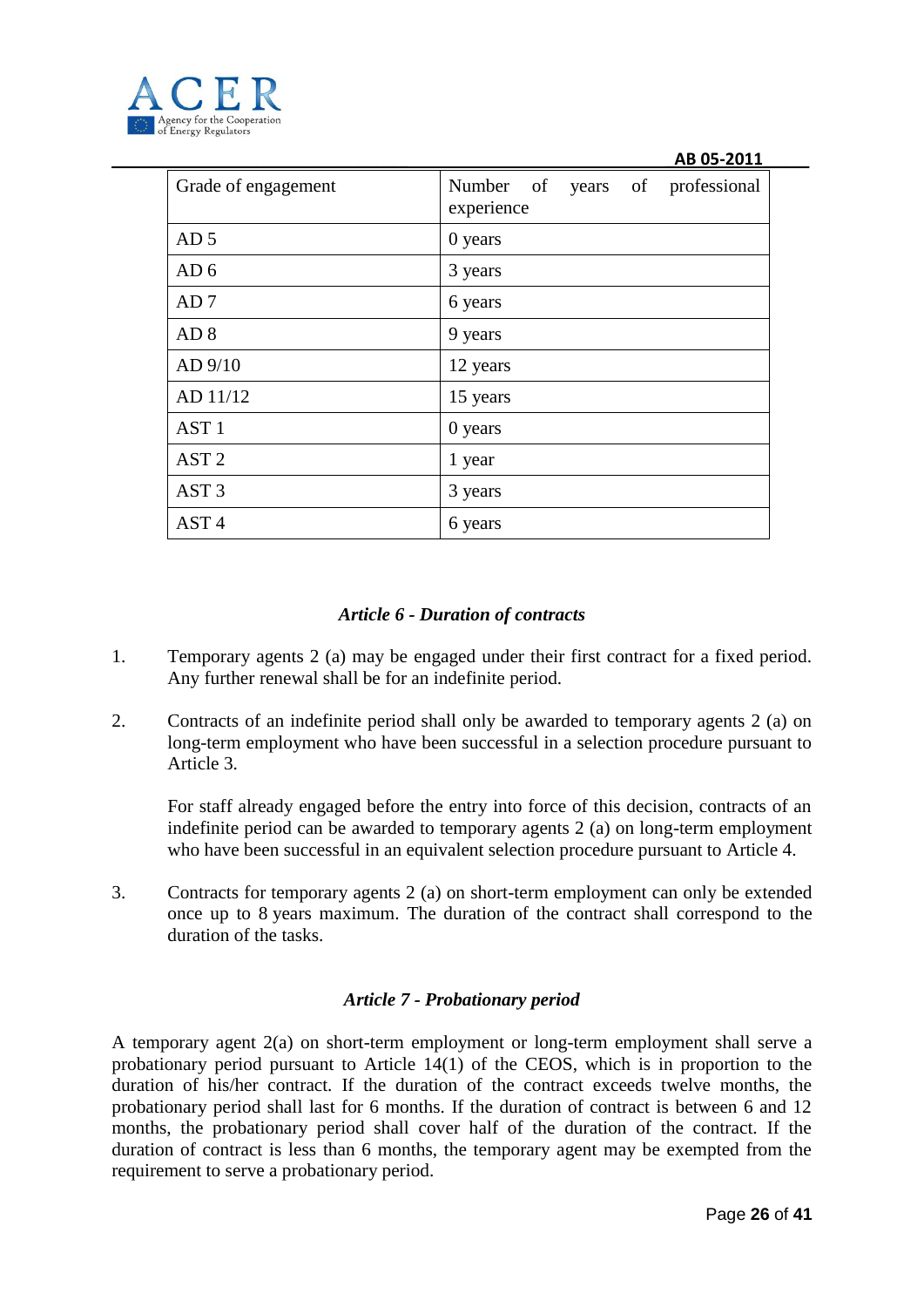

# *Article 8 - Entry into force*

This decision shall take effect on the day following that of its adoption.

Done at Ljubljana, on 01 June 2011

Fог the Administrative Board:

Piotr Woźniak

Chairman of the ACER Administrative Board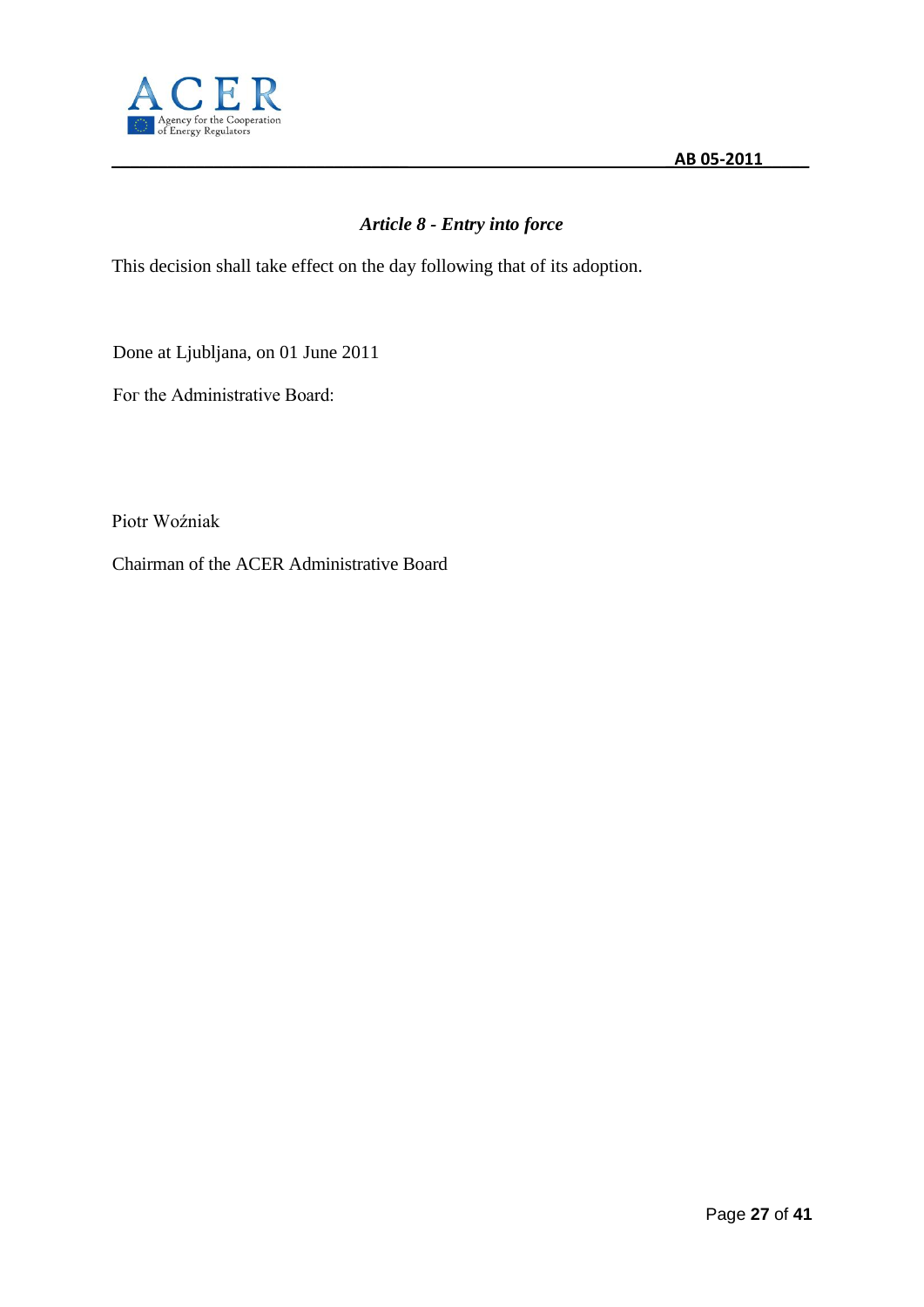

**ANNEX 4**

# **DECISION AB n° 11/2011**

# ON THE ADOPTION OF GENERAL IMPLEMENTING PROVISIONS ON THE PROCEDURES GOVERNING THE ENGAGEMENT AND THE USE OF CONTRACT STAFF AT ACER

## THE ADMINISTRATIVE BOARD OF THE AGENCY FOR THE COOPERATION OF ENERGY REGULATORS,

HAVING REGARD to the Staff Regulations of Officials of the European Communities and Conditions of Employment of Other Servants of the European Communities (CEOS), laid down by Council Regulation (EEC, EURATOM, ECSC) No 259/68, and in particular to Article 82(6) of the Conditions of Employment,

HAVING REGARD to Regulation (EC) No 713/2009 of the European Parliament and of the Council of 13 July 2009 establishing a European Agency for the Cooperation of Energy Regulators (hereafter referred to as the "ACER Regulation" and "ACER"), and in particular to Article 28(2) thereof,

HAVING REGARD to the Commission Decision C(2005)5304 of 16 December 2005 concerning the Guidelines on staff policy in the European Regulatory Agencies,

After consultation of the Staff Committee and in agreement with the European Commission pursuant to Article 28(2) of Regulation (EC) No 713/2009 and Article 110 of the Staff Regulations,

Whereas:

- (5) Detailed rules on the employment of contract staff are desirable and contract agents should be selected through a transparent and objective procedure.
- (6) The rules contained in these implementing provisions, and in particular those on selection procedures and grading, are without prejudice to Article 2 of the Annex to the CEOS.
- (7) The grading of contract staff in function groups needs to be based on the functions to be exercised by the person concerned. It is therefore essential that detailed job descriptions are established for all functions to be filled with contract staff.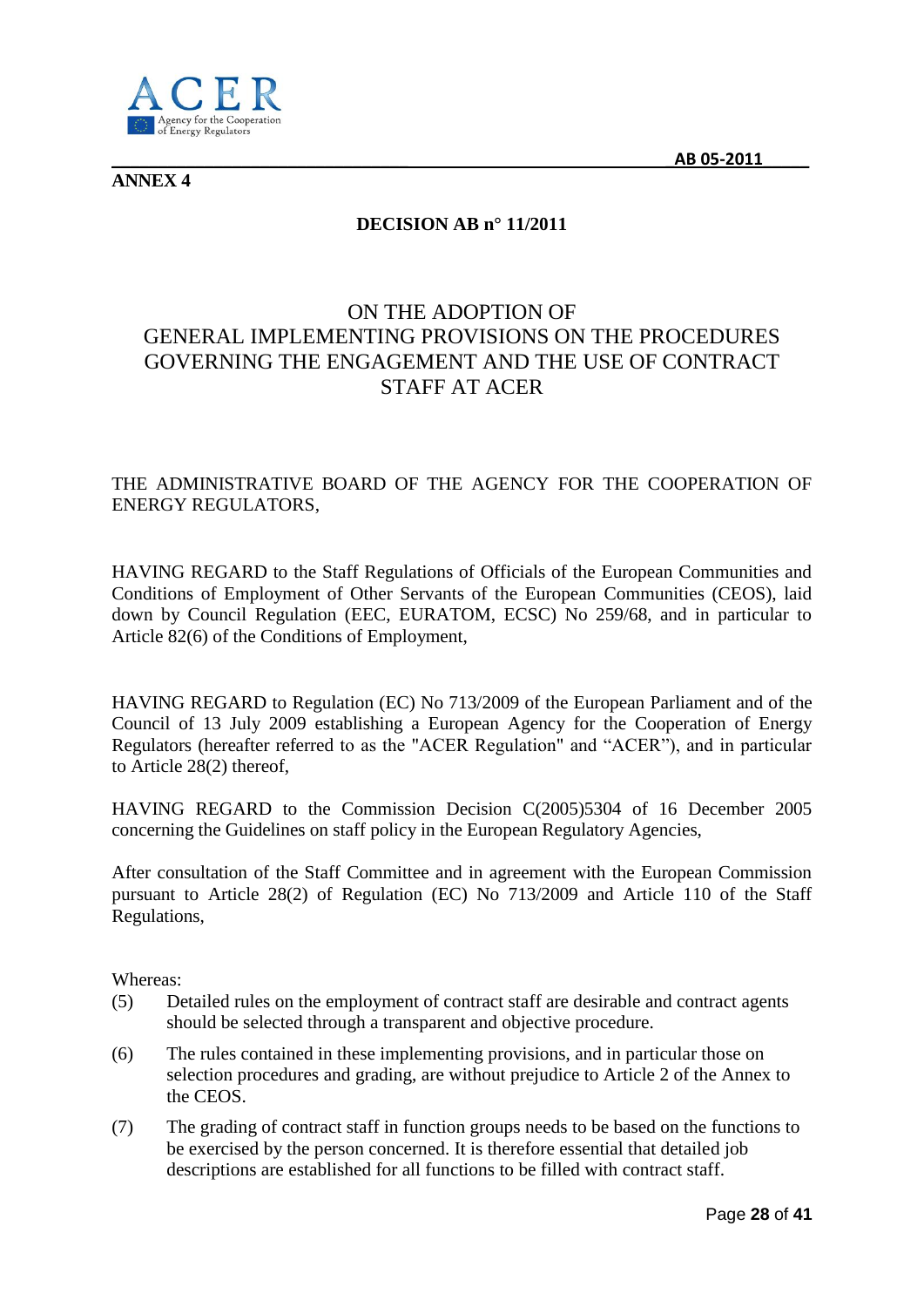

## (8) The agency may only recruit contract staff under Article 3a of the CEOS.

HAS ADOPTED the following implementing provisions:

### – **General provisions**

#### *(1)* **Article 1** *Scope*

These rules shall apply to contract staff referred to in Article 3a (AC3a) of the CEOS engaged in the Agency for the Cooperation of Energy Regulators (hereafter the Agency).

# *(2)* **Article 2** *Minimum qualifications required*

In the Agency, Article 82(2) of the CEOS shall be applied as follows:

1. Engagement as a member of the contract staff shall require at least:

in function group I, successful completion of compulsory education;

in function group II:

– a post-secondary education attested by a diploma, or

– a secondary education attested by a diploma giving access to postsecondary education and appropriate professional experience of three years. The secondary education diploma giving access to post-secondary education may be replaced by a certificate of adequate professional training of not less than three years on condition that there was no similar professional training giving access to higher education at the time it was issued or,

– successful completion of intermediate education plus two years relevant supplementary specialised training plus five years' appropriate professional experience.

in function group III:

- a post-secondary education attested by a diploma, or
- a secondary education attested by a diploma giving access to postsecondary education and appropriate professional experience of three years.

in function group IV: completed university studies of at least three years attested by a diploma and appropriate professional experience of at least one year.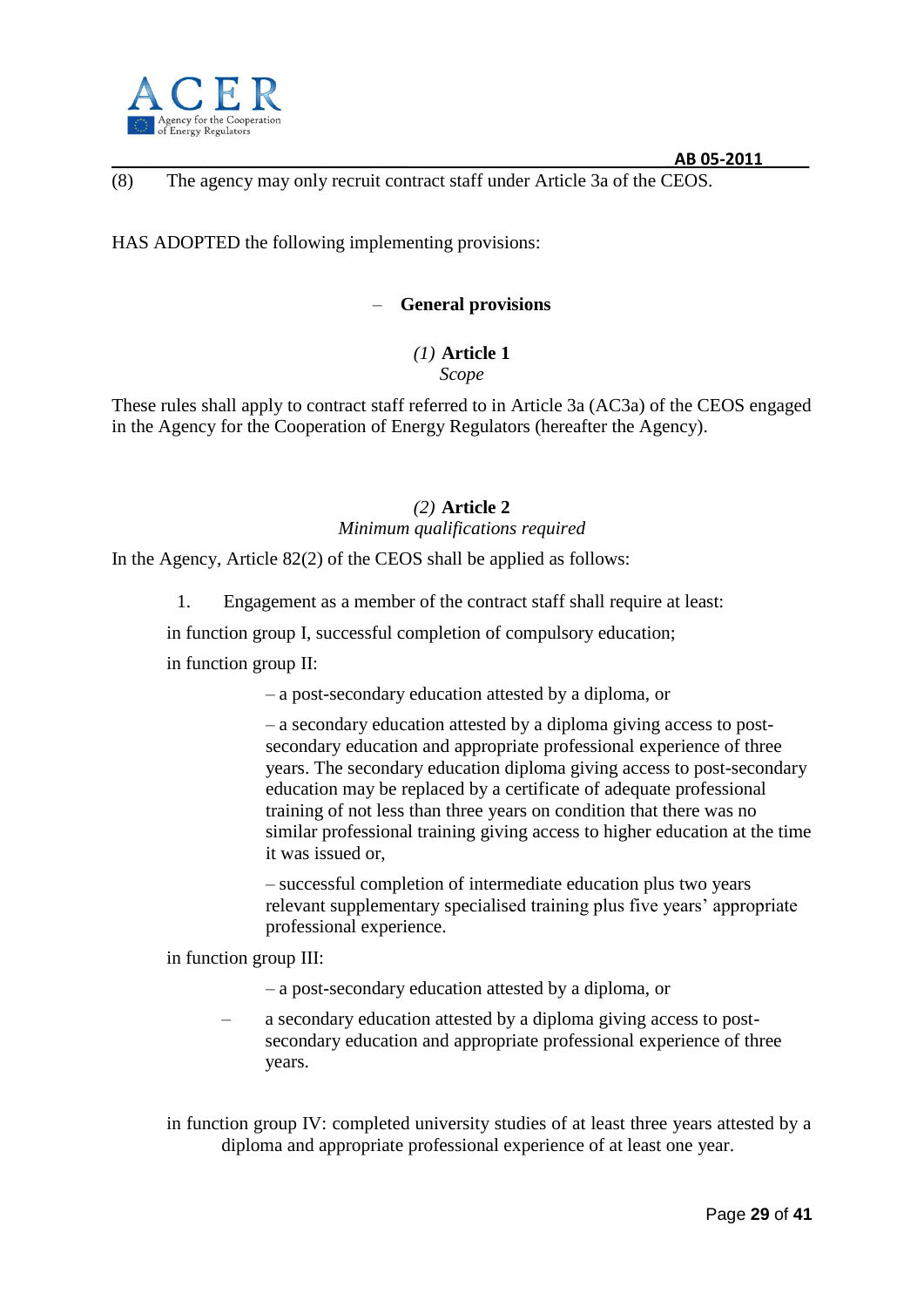

2. Only diplomas and certificates that have been awarded in EU Member States or that are the subject of equivalence certificates issued by the authorities in the said Member States shall be taken into consideration.

### *(3)* **Article 3**

## *Probationary period*

Where a member of the contract staff has to serve a probationary period in accordance with Article 84 of the CEOS, the report referred to in that Article shall be established by applying the Agency decision on the general implementing provisions for implementing Article 43 of the Staff Regulations by analogy.

#### *(4)* **Article 4**

#### *Succession of contracts*

1. The authority referred to in Article 6 of the CEOS (hereafter AHCC) may engage as AC3a persons employed as AC3b in an institution only after the latter contract has expired or been terminated.

*2.* In this case, the contract agent AC3a must comply with the conditions set out in the CEOS and in these provisions, in particular the conditions concerning the qualifications required, and have undergone a selection procedure as laid down under Article 5 or an equivalent selection procedure undertaken by another Community institution or Agency followed by an interview carried out under the provisions of Article 5(1)(c).

#### *(5)* **Article 5**

#### *Selection procedure*

The Agency may recruit contract staff CA3a by using, alternatively, one of the selection procedures indicated below:

#### **3. Selection procedure using the European Communities Personnel Selection Office (EPSO) database**

(a) The Agency may recruit contract staff CA3a by using EPSO's database. Candidates validated in the above-mentioned database are the ones that have successfully completed the selection procedure organized by EPSO according to Article  $5(1)(g)$  of the Commission Decision of 7 April 2004 C(2004) 1313 on the procedures governing the engagement and the use of contract staff.

(b) The Selection Committee, set up by the agency, shall consist of no less than three members. Where the Selection Committee consists of three members, one member will be from the human resources unit, one member from the relevant recruiting department and one member designated by the Staff Committee. The member from the human resources unit or the member from the relevant department shall act as chairman. Where Selection Committees consist of four members, the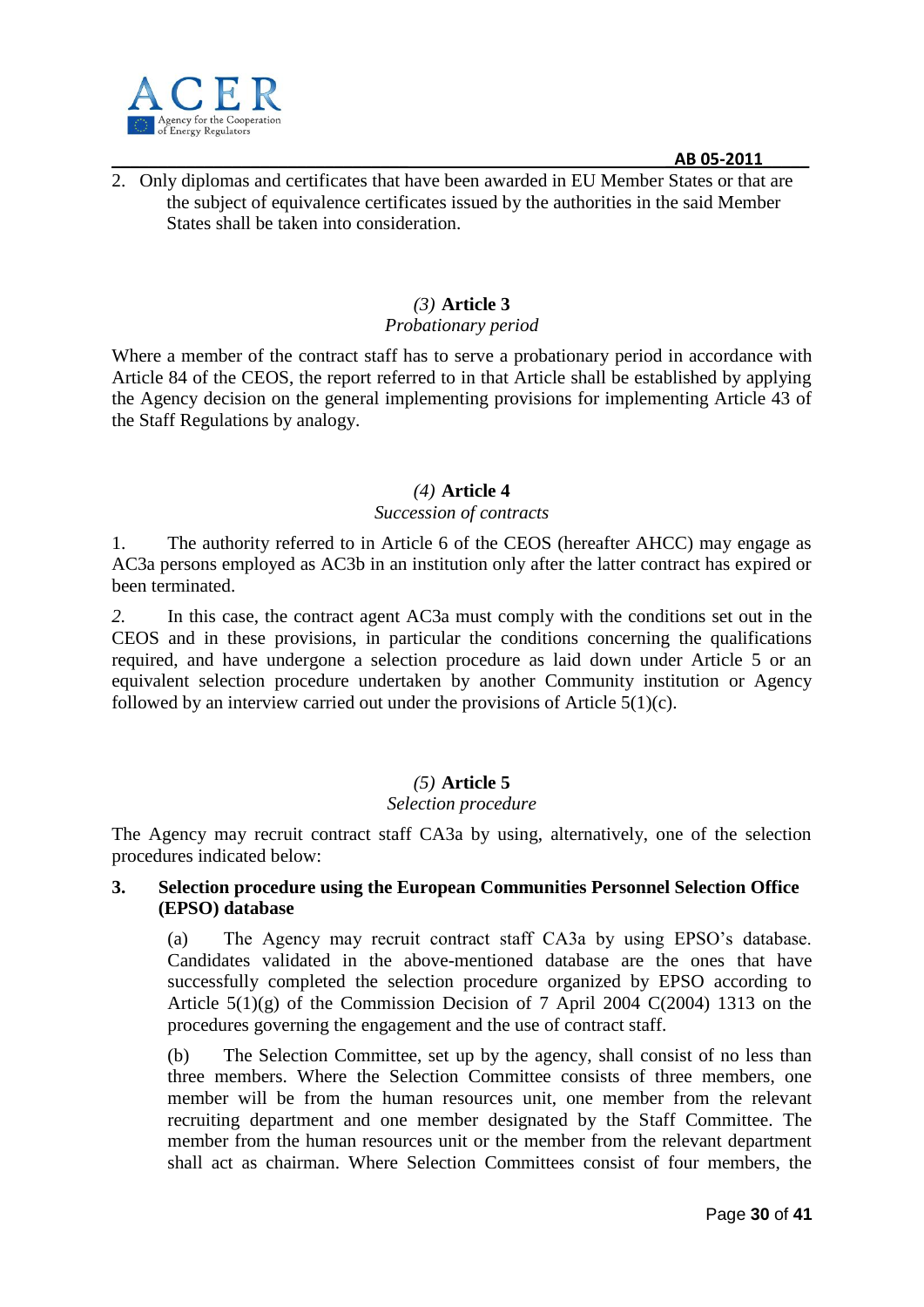

fourth member shall be from another department of the Agency or external to the Agency.

(c) The Selection Committee shall invite for interviews the candidates that are considered to be the most suitable ones, on the basis of the job description, from among the list of applicants already validated by EPSO. Minutes of Committee meetings shall be drawn up setting out the reasons for any decision taken.

(6) (d) Candidates shall be informed of the outcome of the interview.

# **(7) 2. Selection procedure carried out by the Agency**

(8) (a) The Agency shall launch the recruitment procedure by advertising vacancy notices specifying the criteria concerning general and specific competencies and key qualifications required.

(9) (b) The Selection Committee as mentioned in Article 5.1(b) of this decision shall evaluate applications and select those matching best the profile and qualifications required as per vacancy notice.

(10) (c) The Agency shall organize written tests for the selected applicants on the basis of the job description as stated in the vacancy notice. The written tests shall be drafted in accordance with the level and profile of the position advertised. The written tests shall consist of the following components:

(11) - general aptitudes and language abilities, to the extent necessary for the performance of their duties,

(12) - specific competencies with reference to their profiles.

(13) The above-mentioned components can be combined. Specific practical skills such as typing, driving, and the like, will be tested through practical tests.

(14) (d) The Selection Committee shall invite for interview the selected applicants as per point (c). The interviews can be held on the same day as the written tests take place. Any decision concerning the applicants shall be recorded in writing, setting out the reasons for any decision taken.

(15) (e) The Selection Committee shall establish a list of successful candidates on the basis of the above mentioned selection procedure and the AHCC may appoint successful candidate(s) to the post(s). This list will be valid up to 12 months from the date of the establishment of the list and may be extended by decision of the AHCC.

(16) (f) Candidates shall be informed of the outcome of the interview and of whether they have been placed on the list of the successful candidates.

3. In accordance with Article 82(5) of the CEOS, EPSO shall, at the request of the Agency, provide assistance to the selection procedure as mentioned in paragraph 2, in particular by:

- advertising on its website vacancy notices of the Agency,

- giving the Agency access to use the list established by EPSO of candidates identified on the basis of the evaluation referred to in Article  $5(1)(e)$  of the Commission Decision of 7 April 2004 C(2004) 1313 on the procedure governing the engagement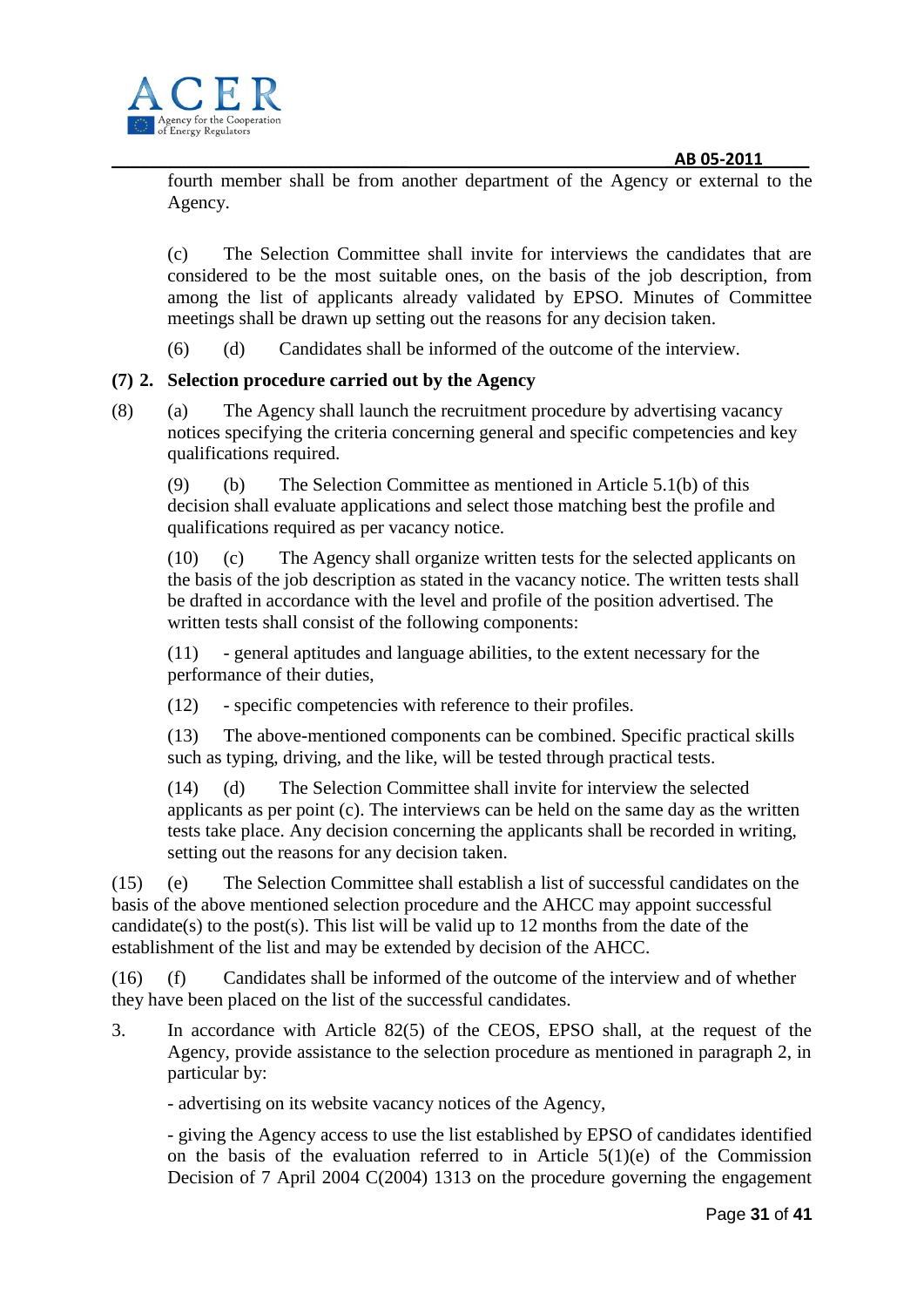

and the use of contract staff, followed by the selection procedure indicated in 2 (c) and (d) above,

- providing and/or organising written tests for the Agency's selection procedure.

- 4. Where the interest of the service so requires and where no suitable candidates are available from the EPSO database, the human resource unit, at the request of the unit/department concerned, may grant an exemption from the procedure of paragraph 1. and 2. above for the recruitment of a member of the contract staff in function group IV. In this specific case, written tests are not mandatory.
- (17) 5. Where there is no current list of successful candidates or in case of a negative result of the screening of candidates of an established list of successful candidates and should the engagement of a member of the contract staff for replacement purposes be required either very quickly or for a short-term replacement, the following procedure shall apply:

(18) (a) The Agency shall launch the recruitment procedure by advertising vacancy notices on its website for at least two weeks and optionally by an additional publication in a local newspaper, by specifying the criteria concerning general and specific competencies and key qualifications required.

(19) (b) The Selection Committee shall evaluate the applications and select those matching best the profile and qualifications required as per vacancy notice.

(20) (c) The Selection Committee shall invite for interview the selected applicants on the basis of the job description as stated in the vacancy notice. The interview shall cover: an analysis of the language abilities and the personal and professional competences of each applicant. On the basis of the results of the interviews the Selection Committee will make its decision in writing by setting out the reasons for any decision taken. For function groups I and II, practical tests on general aptitudes/skills such as typing are to be organized.

(d) The Selection Committee shall consist of at least three members as follows: one from the human resources unit of the agency, one from the relevant unit/department, and/or from another service internal or external to the Agency, and one designated by the Staff Committee.

(21) (e) Candidates shall be informed of the outcome of the interview.

(22) (f) Contracts concluded following the procedure of this paragraph for a quick replacement shall not exceed six months. Contracts concluded for a short-term replacement are limited to a maximum duration linked to the maximum replacement duration caused by the single leave covered by Articles 42, 42a, 42b and Title IV "working conditions" of the Staff Regulations. Both types of contracts may only be renewed for another fixed term or for an indefinite duration if the AC3a has passed a selection procedure pursuant to paragraph 1., 2. or 3. of the present Article.

(23)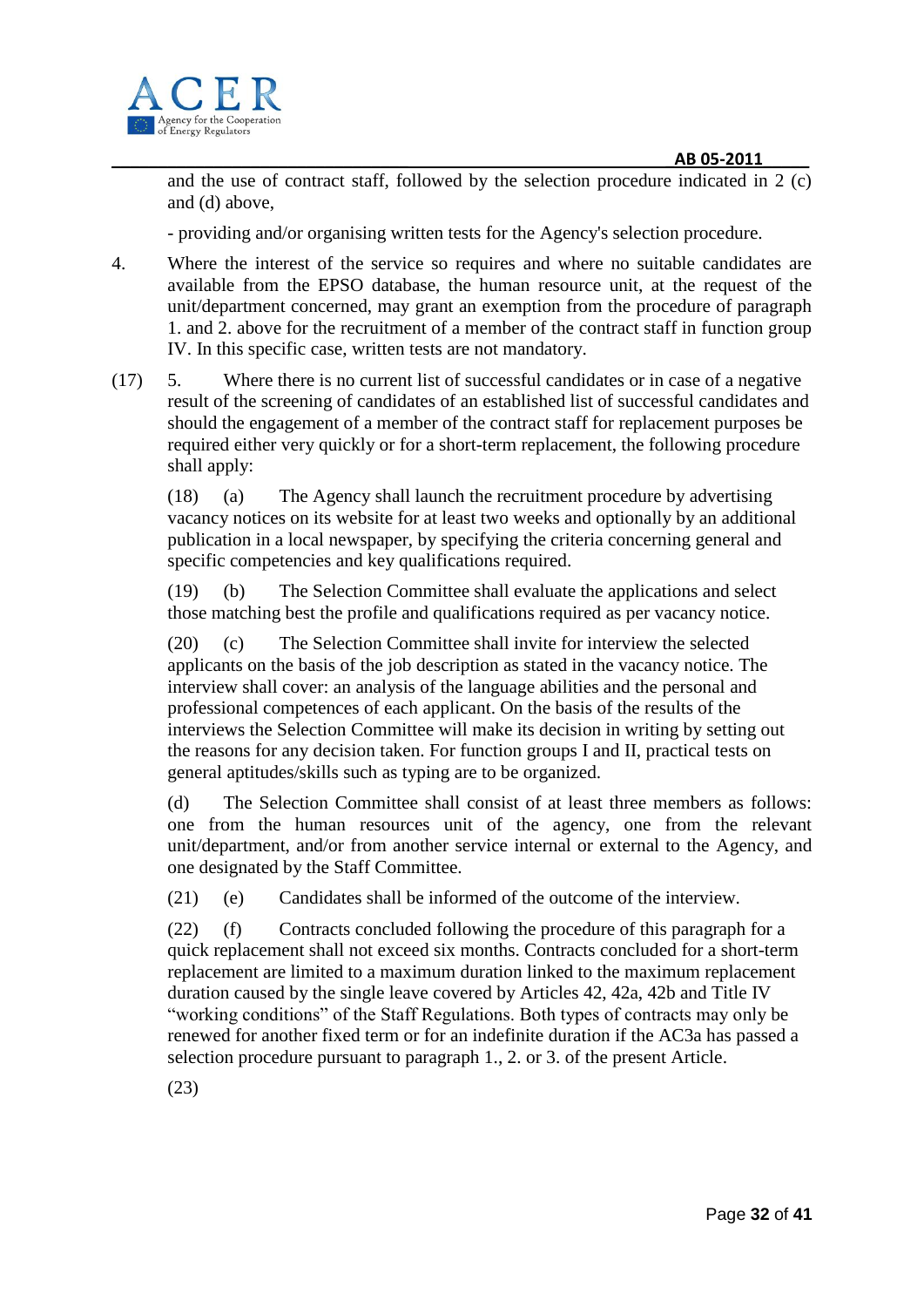

# *(24)* **Article 6** *Duration of contracts*

- 4. AC3a may be engaged under their first contract for a fixed period of at least three months and not more than five years.
- 2. The renewal of a contract in function groups II, III and IV shall be for another fixed period of at least three months and not more than five years. A second renewal without interruption leading to an indefinite-duration contract may only be granted if the first two contracts covered a total period of at least five years.
- 3. The first three renewals of the contract in function group I shall be for fixed periods of at least three months and not more than five years, the fourth renewal, in accordance with Article 85(2) of the CEOS, shall be for an indefinite period. However,
	- where a total duration of ten years of service would be exceeded, already a previous renewal shall be for an indefinite period, in accordance with Article 85(2) of the CEOS;
	- a fourth renewal without interruption may only be granted if the first four contracts covered a total period of at least five years.
	- 4. In order to be taken into consideration with a view to the award of an indefinite duration contract the contracts concerned must follow each other uninterruptedly. A gap of six months or more between two contracts shall be regarded as an interruption.
	- 5. Where a contract as AC3a in function group I has been renewed three times without a further renewal being granted, any new engagement under such a contract shall be subject to the condition that the 12-year reference period laid down in Article 2 of the Commission Decision of 28.4.2004 on the maximum duration for the recourse to nonpermanent staff in the Commission services and the Annex thereto has expired.

#### *(25)* **Article 7** *Grading of AC3a*

5. AC3a shall be engaged:

- (26) (a) in function group I: in grade 1;
- $(27)$  (b) in function group II:

in grade 4 if the person has professional experience of up to seven years;

in grade 5 if the person has professional experience of more than seven years;

(28) (c) in function group III:

in grade 8 if the person has professional experience of up to seven years;

in grade 9 if the person has professional experience of more than seven years;

in grade 10 if the person has professional experience of more than fifteen years;

(29) (d) in function group IV: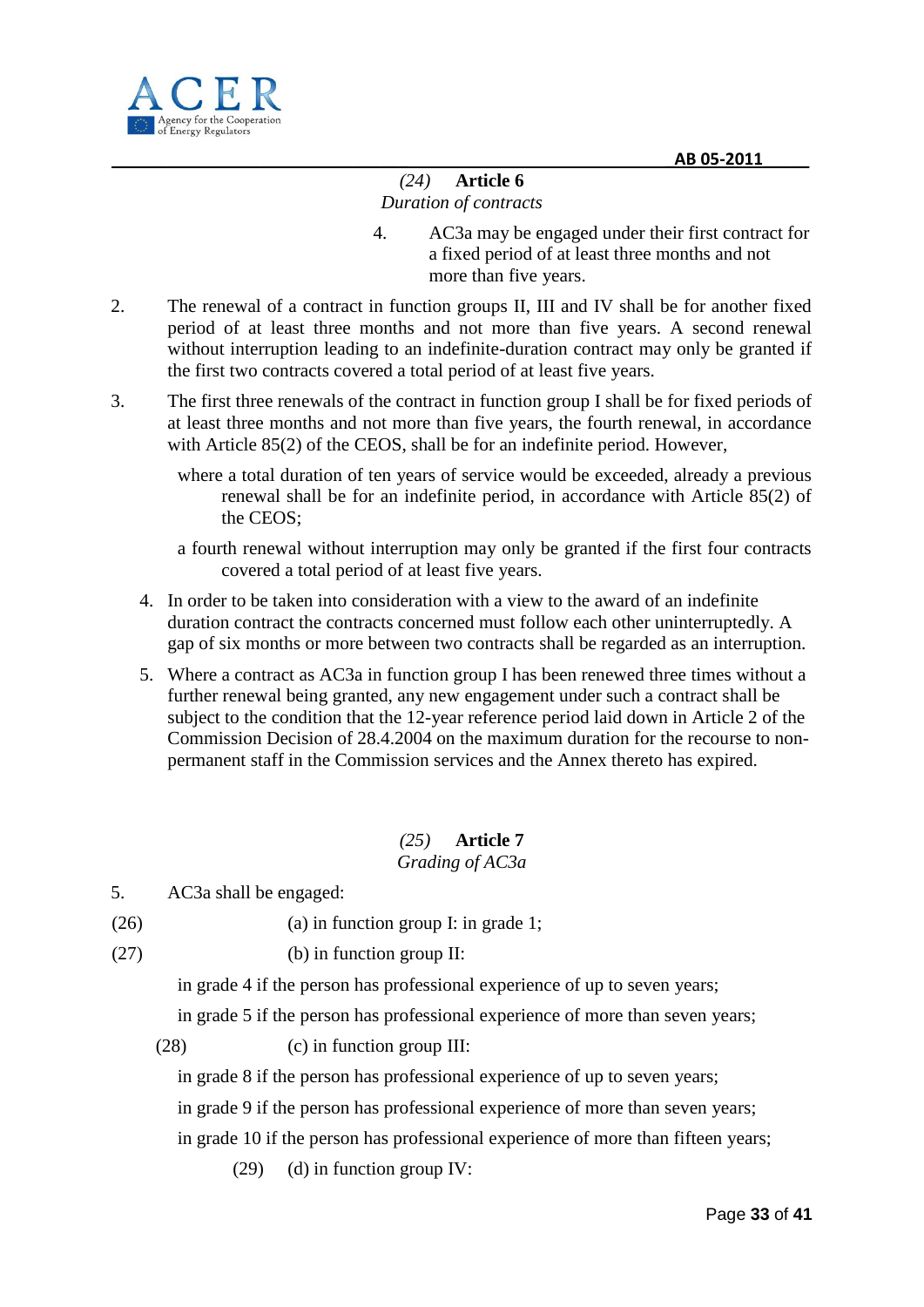in grade 13 if the person has professional experience of up to seven years;

in grade 14 if the person has professional experience of more than seven years;

in grade 16 if the person has professional experience of more than twenty years.

- 6. The AHCC may decide to grant the grade immediately above the one determined in paragraph 1 if the function to be filled corresponds to a competency profile where due to the labour market conditions this measure is necessary to ensure a sufficient number and quality of applications. These profiles shall be determined by decision of the AHCC and communicated to the units/departments.
- 7. In order to be taken into account professional experience must have been acquired in an activity corresponding at least to the level of qualification required for the access to the function group and having a link with one of the institution's sectors of activity. It shall be taken into account from the date on which the person fulfils the minimum qualifications for engagement set out in Article 2 (including, where applicable, any professional experience required by that Article).
- 8. In the case of a doctorate/PhD the actual duration of the studies shall be taken into account, subject to an upper limit of three years. In the case of other qualifications the statutory duration of the studies shall be taken into account.
- 9. Military service and equivalent civilian service shall be regarded as professional experience.
- 10. For grading purposes, part-time work shall be taken into account in proportion to the stated percentage in relation to full-time work.

(30) In the case of freelance translators the extent of the professional experience shall, subject to the period devoted to this activity, be calculated on the basis of the number of pages translated.

- 11. No period may be counted more than once.
- 12. Where AC3a are engaged in another entity without interruption as defined in Article 6(4) as contract staff under the same type of contract the following shall apply:
	- (31) a. If hired to perform duties within the same function group the member of the contract staff shall retain the grade, step and seniority acquired in his or her grade and step;
	- (32) b. If hired to perform duties in a higher function group the member of the contract staff shall be placed in the most favourable grade resulting from:

– the application of the provisions under paragraphs 1 to 7 above, including the requirement that professional experience must have been acquired at least at the level of the function group concerned, and

– the application of the rule laid down in Article 86(2) of the CEOS that the basic salary is to be maintained, choosing the grade that, taking into account the steps, constitutes the lowest grade possible.

(33) c. If the person is hired to perform duties in a lower function group, paragraphs 1 to 7 above shall apply.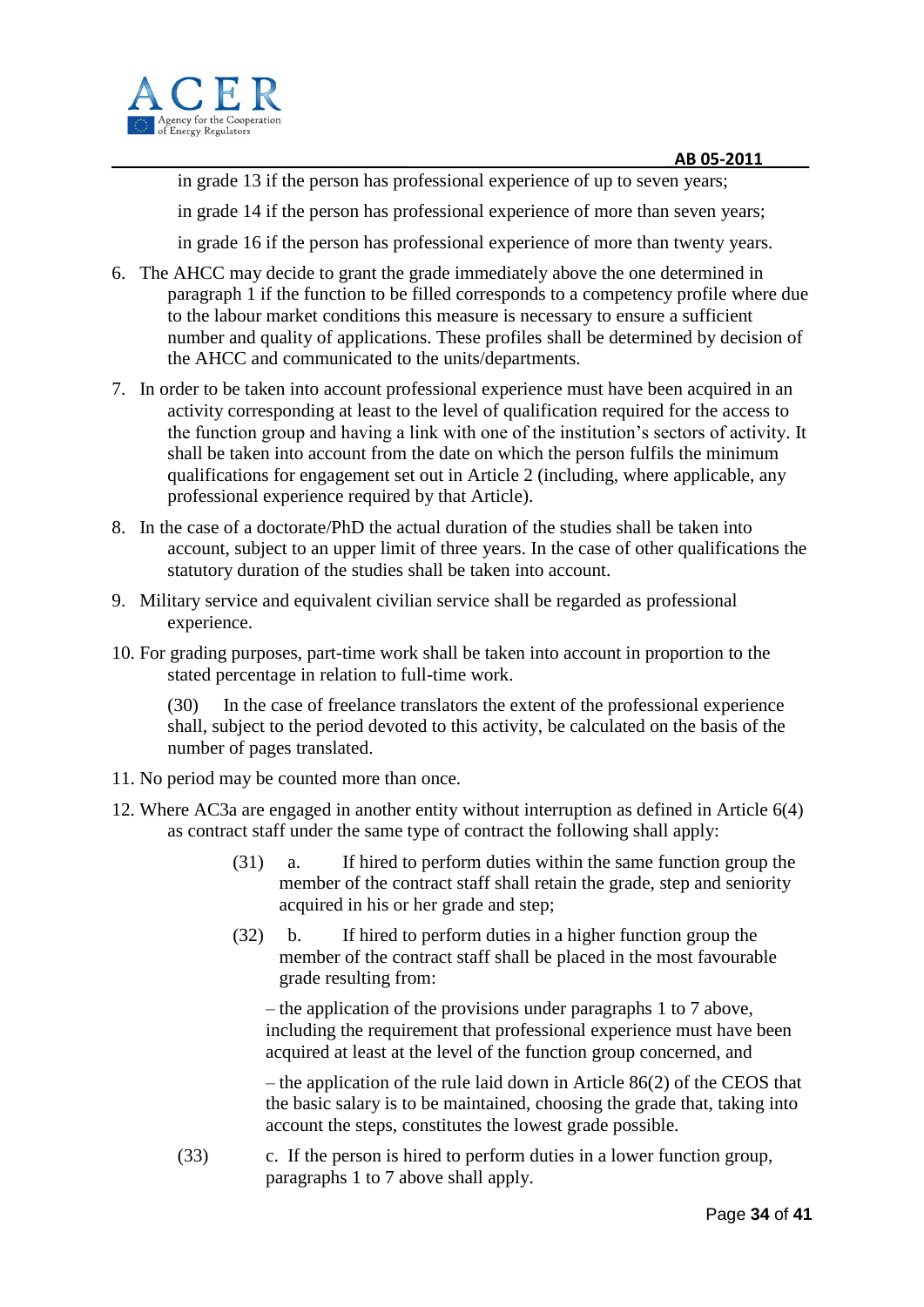

# – **Transitional and final provisions (34)**

–

*(35)* **Article 8** *Possibility of engaging staff during the transition period*

1. The contracts concluded before date of entry into force of this decision may only be renewed if the member of staff has successfully completed one of the selection procedures pursuant to Article 5.

#### *Article 9 Entry into force*

This decision shall take effect on the day following that of its adoption.

Done at Ljubljana, on 01 June 2011

Fог the Administrative Board:

Piotr Woźniak

Chairman of the ACER Administrative Board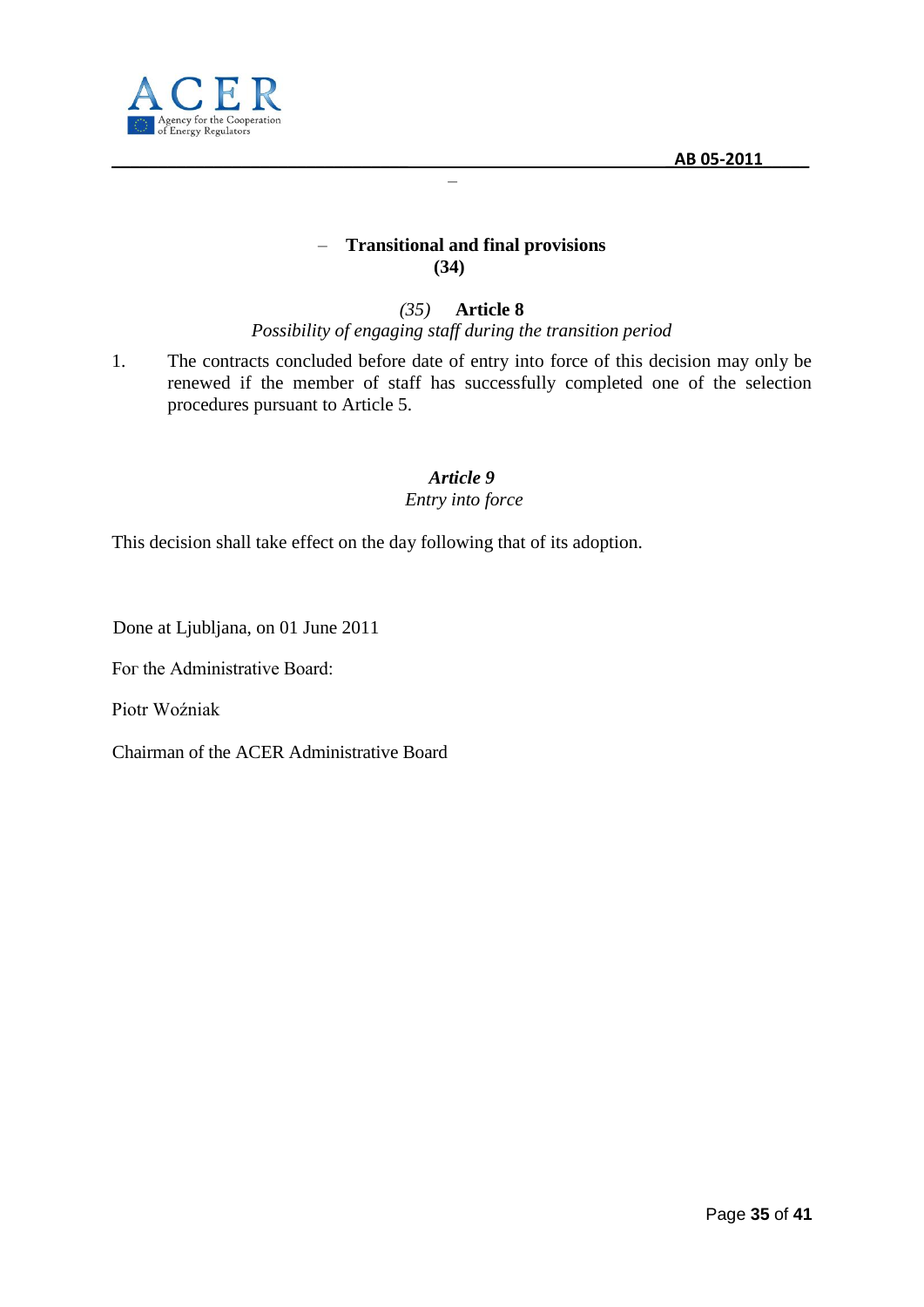

**ANNEX 5**

# **DECISION AB n° 12/2011**

# ON THE GENERAL IMPLEMENTING PROVISIONS CONCERNING THE CRITERIA APPLICABLE TO CLASSIFICATION IN GRADE AND STEP ON APPOINTMENT OR ENGAGEMENT

# THE ADMINISTRATIVE BOARD OF THE AGENCY FOR THE COOPERATION OF ENERGY REGULATORS,

HAVING REGARD to the Staff Regulations of Officials of the European Communities and Conditions of Employment of Other Servants of the European Communities (CEOS), laid down by Council Regulation (EEC, EURATOM, ECSC) No 259/68 and the amendments thereto, and in particular to Articles 5, 29, 30, 31 and 32 of the Staff Regulations and Articles 10 and 15 of the Conditions of Employment,

HAVING REGARD to Regulation (EC) No 713/2009 of the European Parliament and of the Council of 13 July 2009 establishing a European Agency for the Cooperation of Energy Regulators (hereafter referred to as the "ACER Regulation" and "ACER" respectively), and in particular to Article 28(2) thereof,

After consultation of the Staff Committee and in agreement with the European Commission pursuant to Article 28(2) of Regulation (EC) No 713/2009 and Article 110 of the Staff Regulations,

#### Whereas

(9) The ACER's recruitment policy constitutes an essential part of its staff policy;

(10) Pursuant to the second paragraph of Article 32 of the Staff Regulations, the Authority Habilitated to Conclude Contracts (AHCC) may allow candidates additional seniority of step in grade in order to take account of their specific professional experience,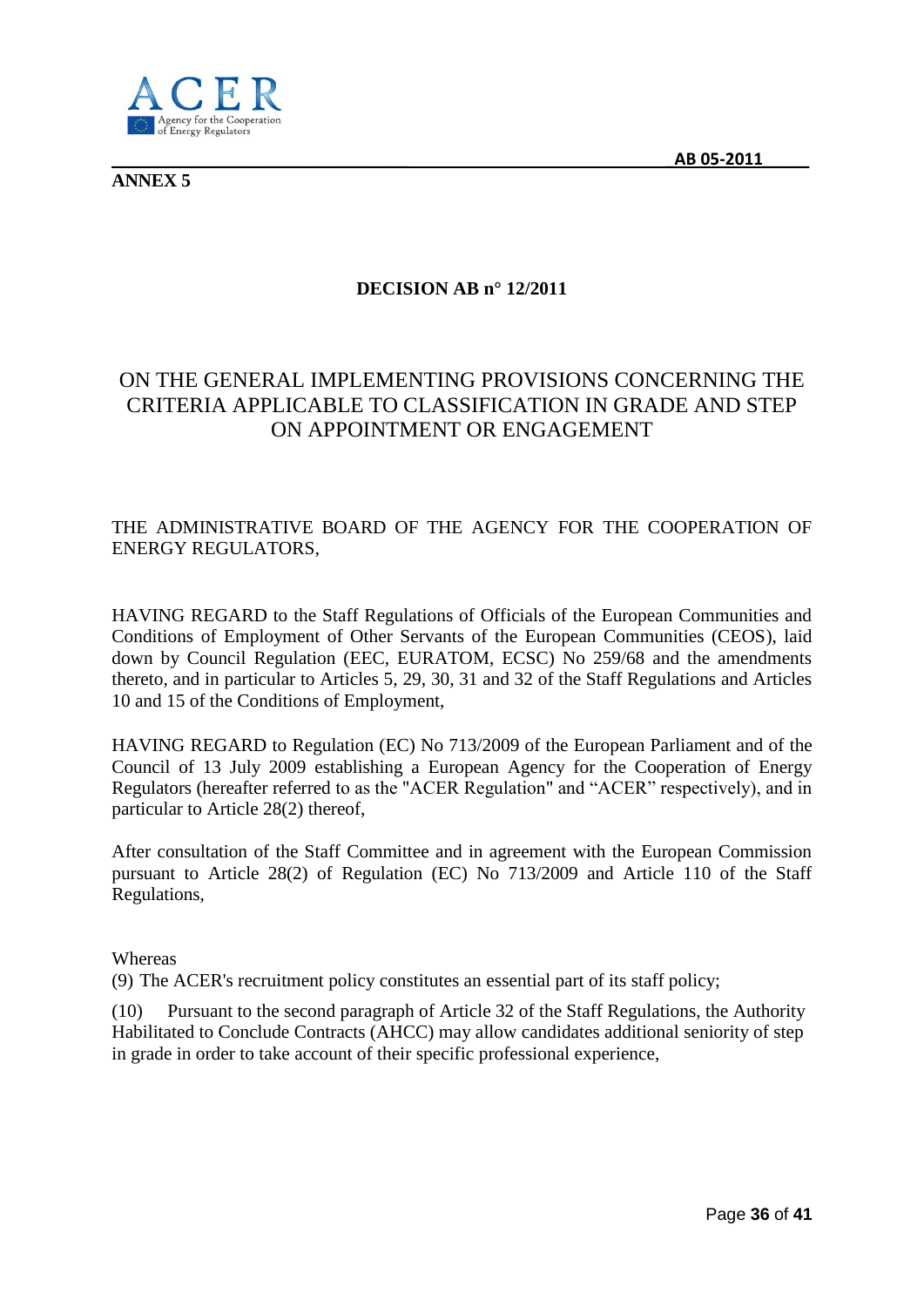

HAS ADOPTED the following implementing provisions:

*(36)*

#### **(37) Article 1**

These general implementing provisions shall apply when any permanent official is appointed to the ACER or any temporary agent is engaged.

#### *(38)* **Article 2**

*Taking account of professional experience*

13. Any duly certified professional activity relevant to the functions to be performed within the Agency or its areas of activity shall be taken into account.

14. Where additional periods of training and study are accompanied by periods of professional activity, only the latter shall be considered as professional experience.

15. Compulsory military service or equivalent civilian service shall be taken into consideration.

16. For grading purposes, professional activities pursued part-time shall be calculated pro rata, on the basis of the certified percentage of full-time hours worked.

(39) In the case of freelance translators, the length of professional experience shall be calculated, within the limits of the period spent on such activities, on the basis of the number of pages translated.

(40) In the case of freelance interpreters, the length of professional experience shall be based on both the number of days worked as an interpreter and the time spent on the necessary preparations.

(41) In the case of other freelance and/or self-employed activities, the length of professional experience shall be based on official documents and declarations showing registration of the company and allowing assessment of the time spent working.

17. A given period may be counted only once.

18. According to the rules on access to function groups (Article 5(3) of the Staff Regulations), professional experience shall be counted as follows:

| $B^*$ and $C^*/AST$ : | from the time when a post-secondary education<br>diploma was awarded: where the official duration of<br>the course is less than three years, the difference shall<br>be deducted from the professional experience;<br>where no such diploma has been awarded and a<br>secondary-education certificate and three years'<br>professional experience have been accepted as an<br>alternative, those three years shall be deducted from |  |
|-----------------------|-------------------------------------------------------------------------------------------------------------------------------------------------------------------------------------------------------------------------------------------------------------------------------------------------------------------------------------------------------------------------------------------------------------------------------------|--|
|                       |                                                                                                                                                                                                                                                                                                                                                                                                                                     |  |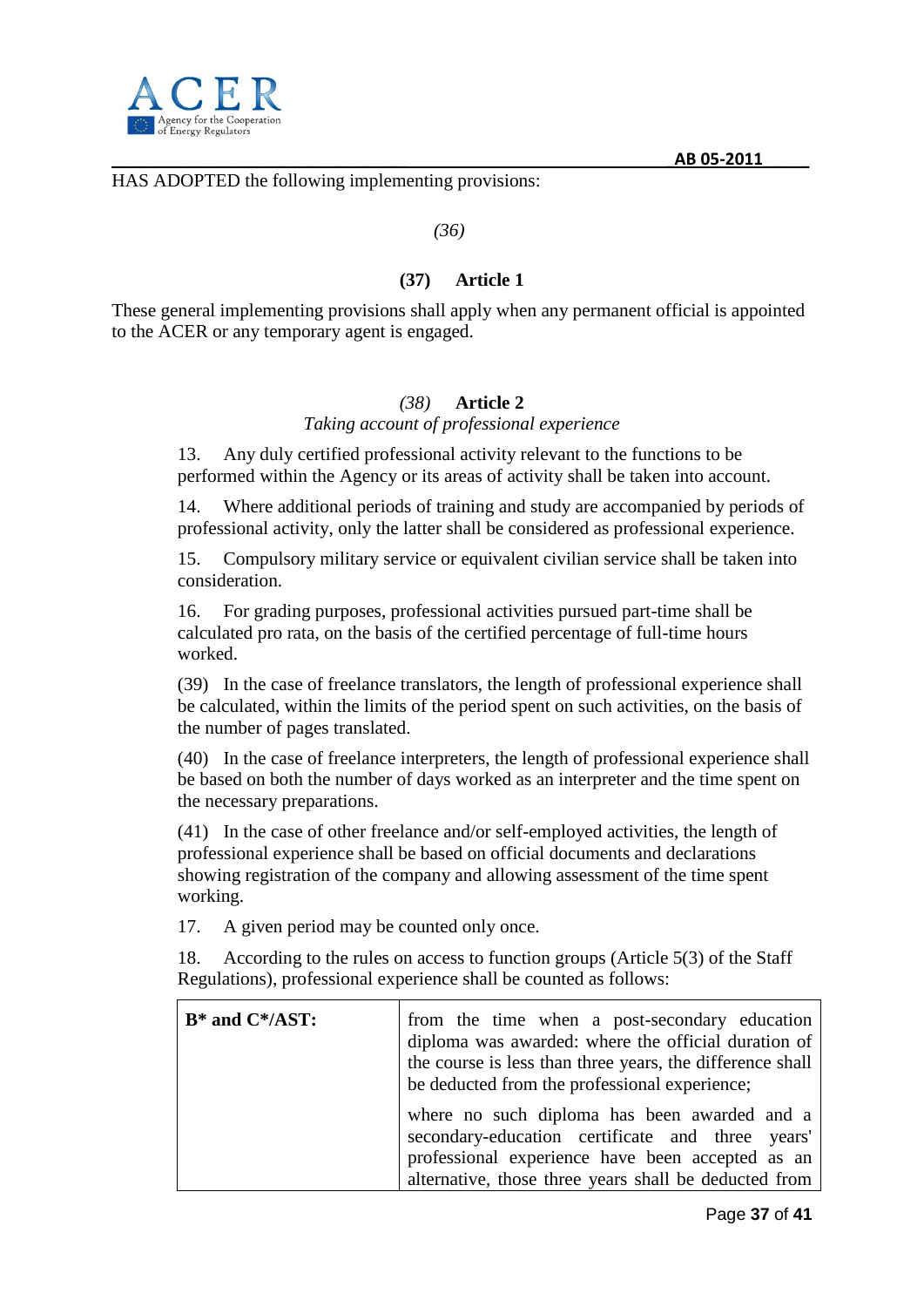

| the experience acquired;                                                                                                                                                                                                                                                                                                                                                                                    |
|-------------------------------------------------------------------------------------------------------------------------------------------------------------------------------------------------------------------------------------------------------------------------------------------------------------------------------------------------------------------------------------------------------------|
| where professional training of an equivalent level is<br>accepted as an alternative, from the time when the<br>diploma or certificate relating to this training was<br>awarded;                                                                                                                                                                                                                             |
| where equivalent professional experience is accepted<br>as an alternative, the duration of the professional<br>experience within the meaning of Article 2 shall be<br>reduced by the number of years of equivalent<br>experience specified in the notice of competition or<br>selection procedure; where no such number is<br>specified, three years shall be deducted from the<br>professional experience. |

| $A*5$ /AD5 and $A*6$ /AD6:  | from the time when, on completion of a minimum of<br>three years of study, the university degree giving<br>access to these grades was awarded;<br>where no such degree has been awarded and<br>"professional training of an equivalent level" has been<br>accepted as an alternative in the competition or<br>selection procedure, from the date when the diploma<br>or certificate relating to this training was awarded.                                                                                                                                                                                                   |
|-----------------------------|------------------------------------------------------------------------------------------------------------------------------------------------------------------------------------------------------------------------------------------------------------------------------------------------------------------------------------------------------------------------------------------------------------------------------------------------------------------------------------------------------------------------------------------------------------------------------------------------------------------------------|
| $A*7/AD7$ to $A*16/AD 16$ : | from the time when a university degree was awarded<br>on completion of a minimum of four years of study;<br>where a university degree has been awarded on<br>completion of less than four years of study, the<br>difference between the official duration of the course<br>and four years shall be deducted from the professional<br>experience;<br>where no such degree has been awarded and<br>"professional training of an equivalent level" has been<br>accepted as an alternative in the competition or<br>selection procedure, from the date when the diploma<br>or certificate relating to this training was awarded. |

# **(42)**

# **(43) Article 3**

Candidates shall be responsible for providing documents evidencing

the official duration of their studies/training,

the level of a degree or diploma/the equivalent level of a training period,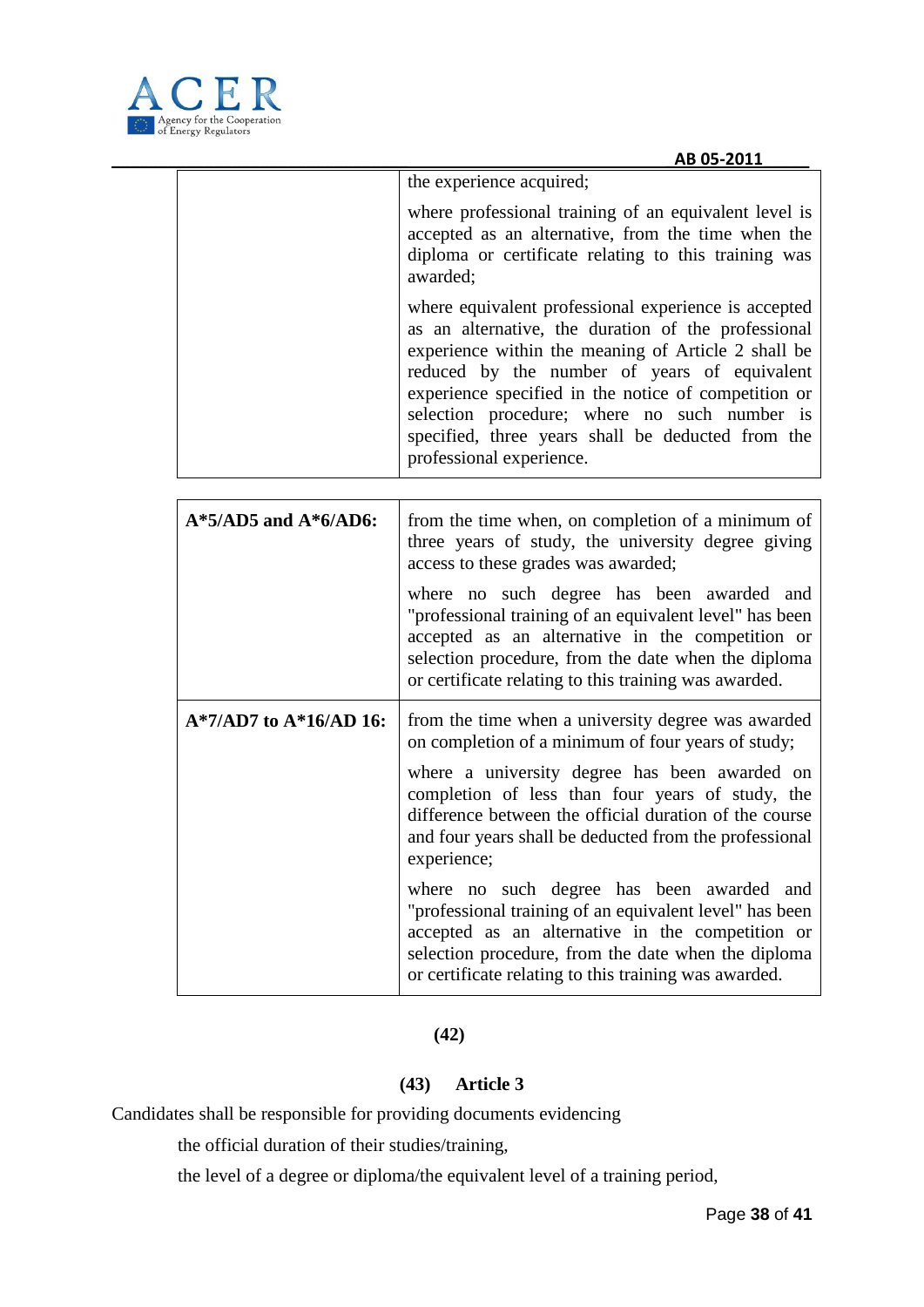

the length of professional experience,

professional activity during periods of training and further study.

## *(44)* **Article 4**

*Professional experience requirements*

For the purposes of determining the minimum years of professional experience required per grade, the Appointing Authority shall refer to the years as indicated in annex.

# *(45)* **Article 5**

#### *Additional seniority of step in grade*

For the purposes of determining professional experience, the Appointing Authority shall allow additional seniority of step 2 in grade for professional experience equal to or more than the number of years indicated below and in annex:

For grades A\*14/AD14 to A\*16/AD16: 21 years For grades A\*11/AD11 and A\*13/AD13: 18 years For grades A\*9/AD9 to A\*10/AD 10: 15 years For grade A\*8/AD8: 12 years For grade A\*7/AD7: 9 years For grade A\*6/AD6: 6 years For grade A\*5/AD5: 3 years For grade B\*4/AST4: 12 years For grade B\*3/AST3: 9 years For grade C\*2/AST2: 6 years For grade C\*1/AST1: 3 years

By way of exception, where a temporary agent is hired at level B\*/AST5, 6, 7 or 8 additional seniority of 24 months shall be granted in respect of professional experience of 15 years or more.

The length of the professional experience to be counted shall provisionally be established at the time when the job offer is made. It shall be definitively determined at the date on which duties for the Agency are effectively taken up. Where the period between this date and that on which the appointment is actually taken up has an impact on the classification in step, the appointing authority shall adopt a new decision in this regard.

#### **Article 6** *Temporary staff members appointed as permanent officials*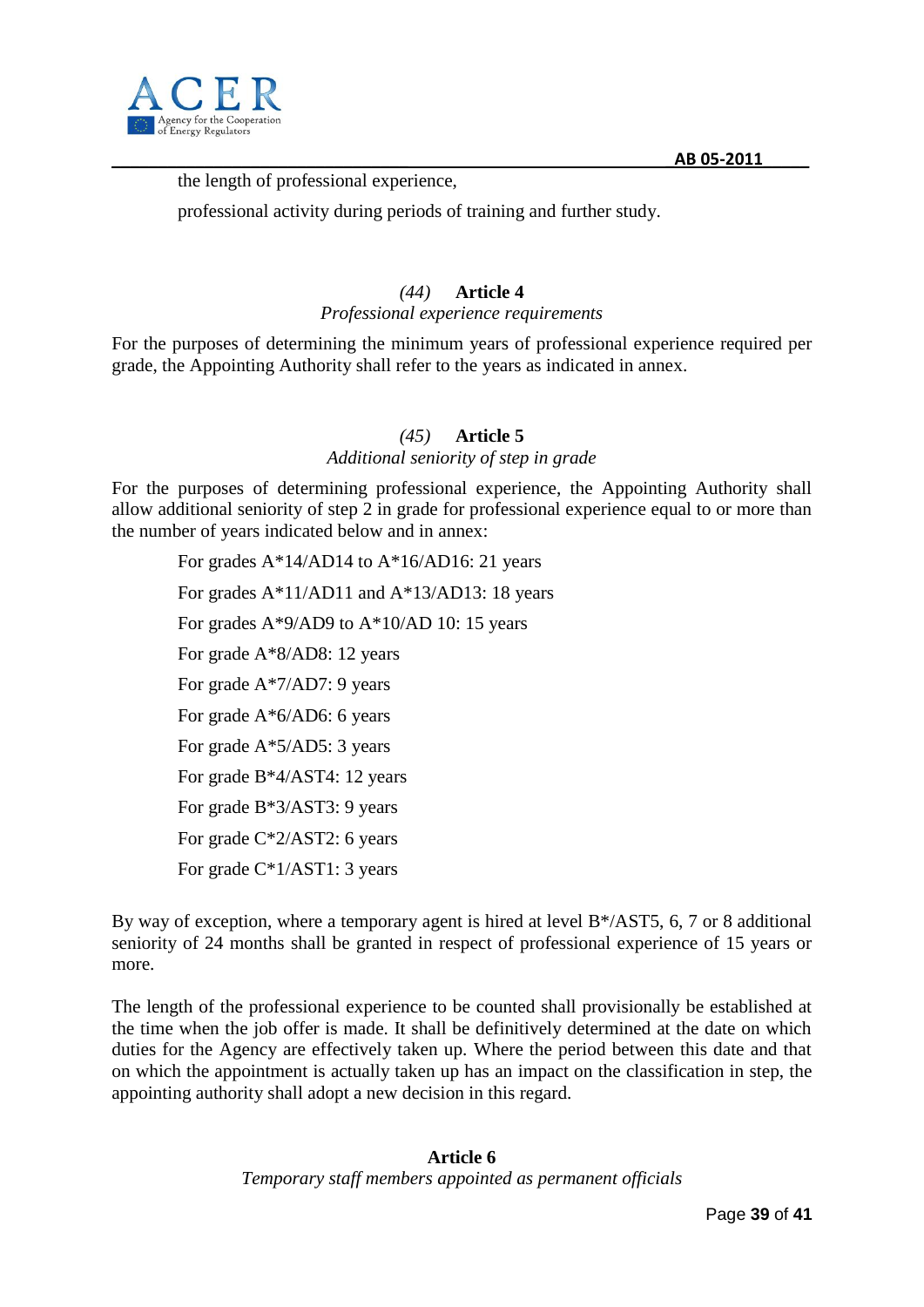

- 19. Temporary staff who are appointed as permanent officials to posts in the same grade immediately after their period of temporary employment shall maintain their seniority in step.
- 20. Any temporary staff who are appointed as permanent officials in a lower grade immediately after their period of temporary employment shall be classified according to one of the following options, whichever is most favourable:

as new recruits,

- in the same step and with the same seniority in step in the grade acquired as a member of the temporary staff, or
- with the same seniority in step, but in the step which they would have occupied had they been hired as temporary staff in the grade to which they are appointed as permanent officials.
- 21. Any temporary staff who are appointed as permanent officials in a higher grade immediately after their period of temporary employment shall be classified according to one of the following options, whichever is more favourable:

in accordance with Article 46 of the Staff Regulations; or

as new recruits.

### **(46) Article 7**

Any permanent officials who are appointed at a higher grade as a result of an open competition shall be classified according to one of the following options, whichever is more favourable:

on the basis of Article 46 of the Staff Regulations;

as a new recruit.

The same shall apply to any temporary staff who, immediately after a period of temporary employment, are hired in a higher grade as temporary staff following a selection procedure.

### **(47) Article 8**

#### *Entry into force*

This decision shall take effect on the day following that of its adoption.

Done at Ljubljana, on 01 June 2011

Fог the Administrative Board: